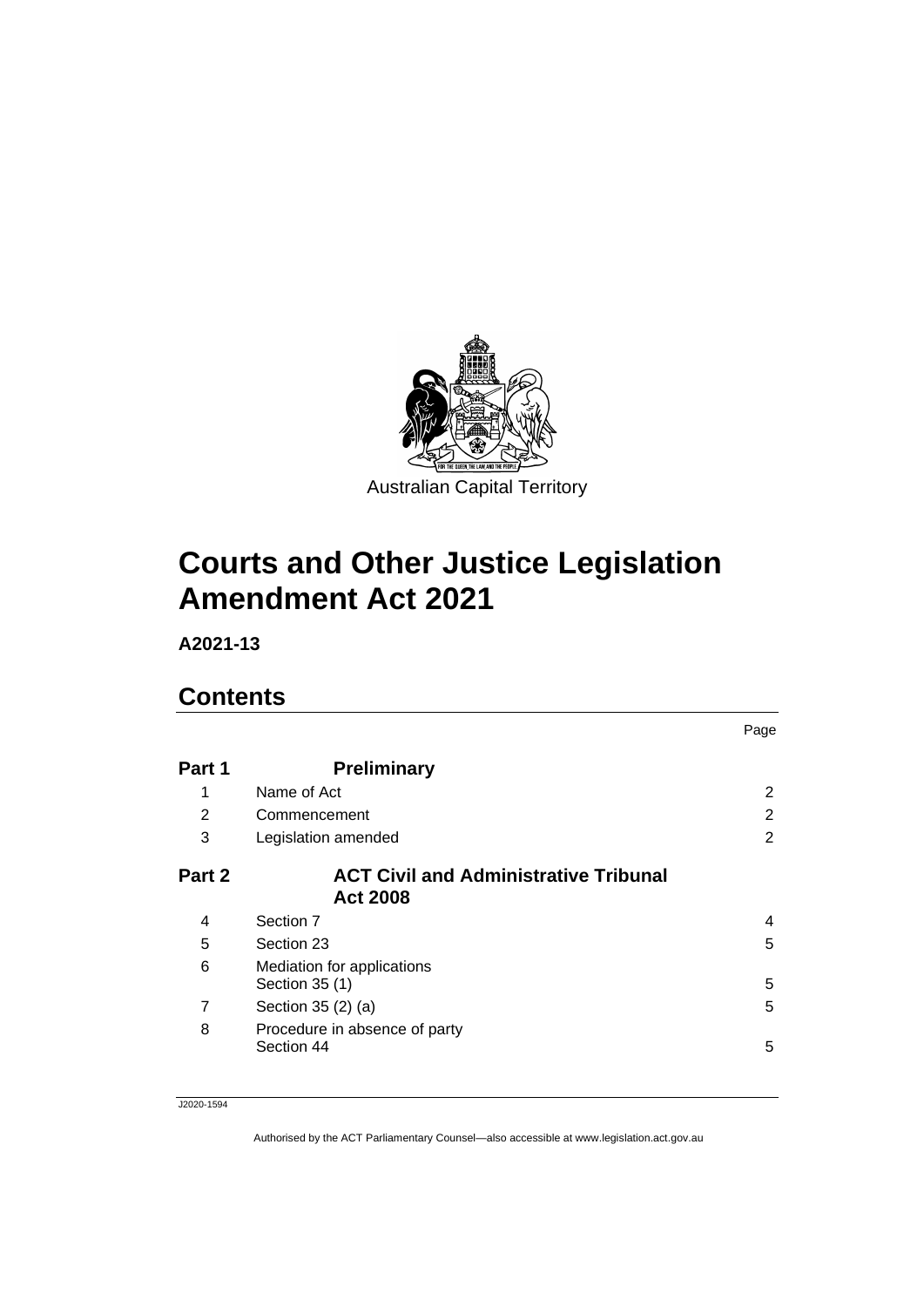#### **Contents**

| 9          | New section 47A                                                     | 6              |  |
|------------|---------------------------------------------------------------------|----------------|--|
| 10         | Interim orders<br>Section 53 (1)                                    | $\overline{7}$ |  |
| 11         | Section 53 (3)                                                      | $\overline{7}$ |  |
| 12         | Decisions without hearing<br>New section 54 (1A)                    | 8              |  |
| 13         | Section 54 (1)                                                      | 8              |  |
| 14         | Section 54 (1) (a)                                                  | 8              |  |
| 15         | Powers of tribunal if parties reach agreement<br>Section 55 (1) (b) | 8              |  |
| 16         | Other actions by tribunal<br>Section 56 (c) (i), note               | 9              |  |
| 17         | Section 56 (d), new example                                         | 9              |  |
| 18         | Section 82                                                          | 9              |  |
| Part 3     | <b>Common Boundaries Act 1981</b>                                   |                |  |
| 19         | Section 4 (3) (b) and section 5 (3) (b)                             | 11             |  |
| 20         | Application to ACAT-repair cost determination<br>Section $6(4)(b)$  | 11             |  |
| 21         | Parties to applications<br>New section 8 (e)                        | 11             |  |
| 22         | Section 9                                                           | 12             |  |
| 23         | ACAT powers-repair determination<br>New section 11 (3) (ba)         | 12             |  |
| 24         | Dealing with variations<br>Section 15                               | 12             |  |
| Part 4     | <b>Coroners Act 1997</b>                                            |                |  |
| 25         | Removal of body to place of post-mortem examination<br>Section 26   | 13             |  |
| Part 5     | <b>Guardianship and Management of Property</b><br><b>Act 1991</b>   |                |  |
| 26         | New subdivision 2.2.1 heading                                       | 14             |  |
| 27         | New subdivision 2.2.2                                               | 14             |  |
| contents 2 | Courts and Other Justice Legislation Amendment<br>Act 2021          | A2021-13       |  |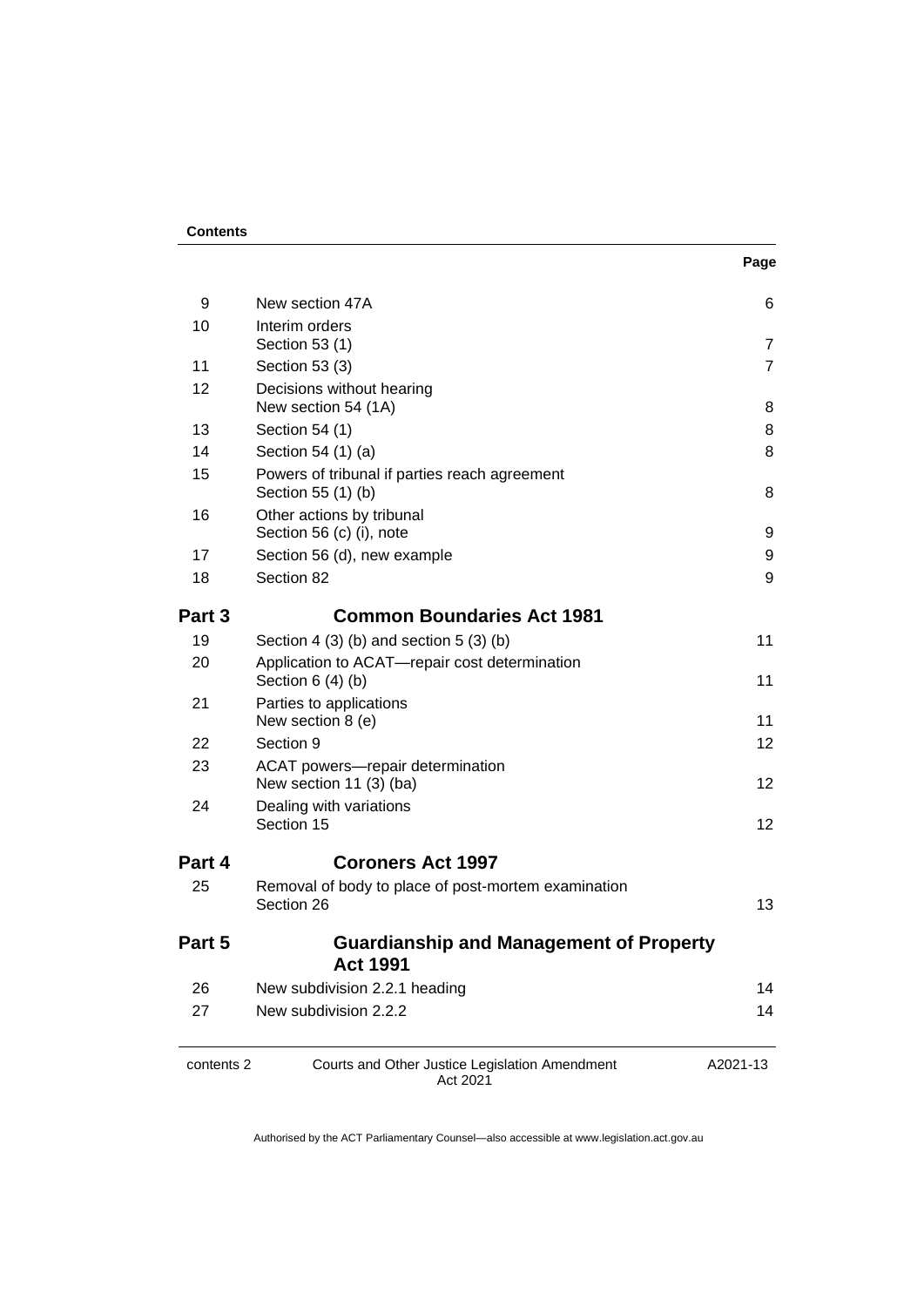|  | . . | ×<br>۰, |
|--|-----|---------|

| 28      | Sections 32JB (2) and 37 (2)                                       | 16 |
|---------|--------------------------------------------------------------------|----|
| 29      | Dictionary, note 2                                                 | 16 |
| 30      | Dictionary, definition of <i>interested person</i>                 | 16 |
| Part 6  | <b>Judicial Commissions Act 1994</b>                               |    |
| 31      | Offence-disclosure of information by members etc<br>Section 28 (2) | 17 |
| Part 7  | <b>Magistrates Court Act 1930</b>                                  |    |
| 32      | <b>Acting Chief Magistrate</b>                                     |    |
|         | New section 7E (3)                                                 | 18 |
| Part 8  | <b>Powers of Attorney Act 2006</b>                                 |    |
| 33      | Section 50 heading                                                 | 19 |
| 34      | Section 50 (1)                                                     | 19 |
| 35      | New section 50A                                                    | 19 |
| 36      | Section 52 heading                                                 | 20 |
| 37      | New section 52 (4)                                                 | 20 |
| 38      | New part 7.2                                                       | 21 |
| 39      | Dictionary, note 2                                                 | 21 |
| Part 9  | <b>Public Trustee and Guardian Act 1985</b>                        |    |
| 40      | Capacities in which public trustee and guardian may act            |    |
|         | New section 13 (1) (i)                                             | 22 |
| 41      | New section 13A                                                    | 22 |
| Part 10 | <b>Supreme Court Act 1933</b>                                      |    |
| 42      | Section 37V                                                        | 24 |
| 43      | Section 41B                                                        | 24 |
| 44      | Section 60A                                                        | 24 |

# A2021-13

Courts and Other Justice Legislation Amendment Act 2021

contents 3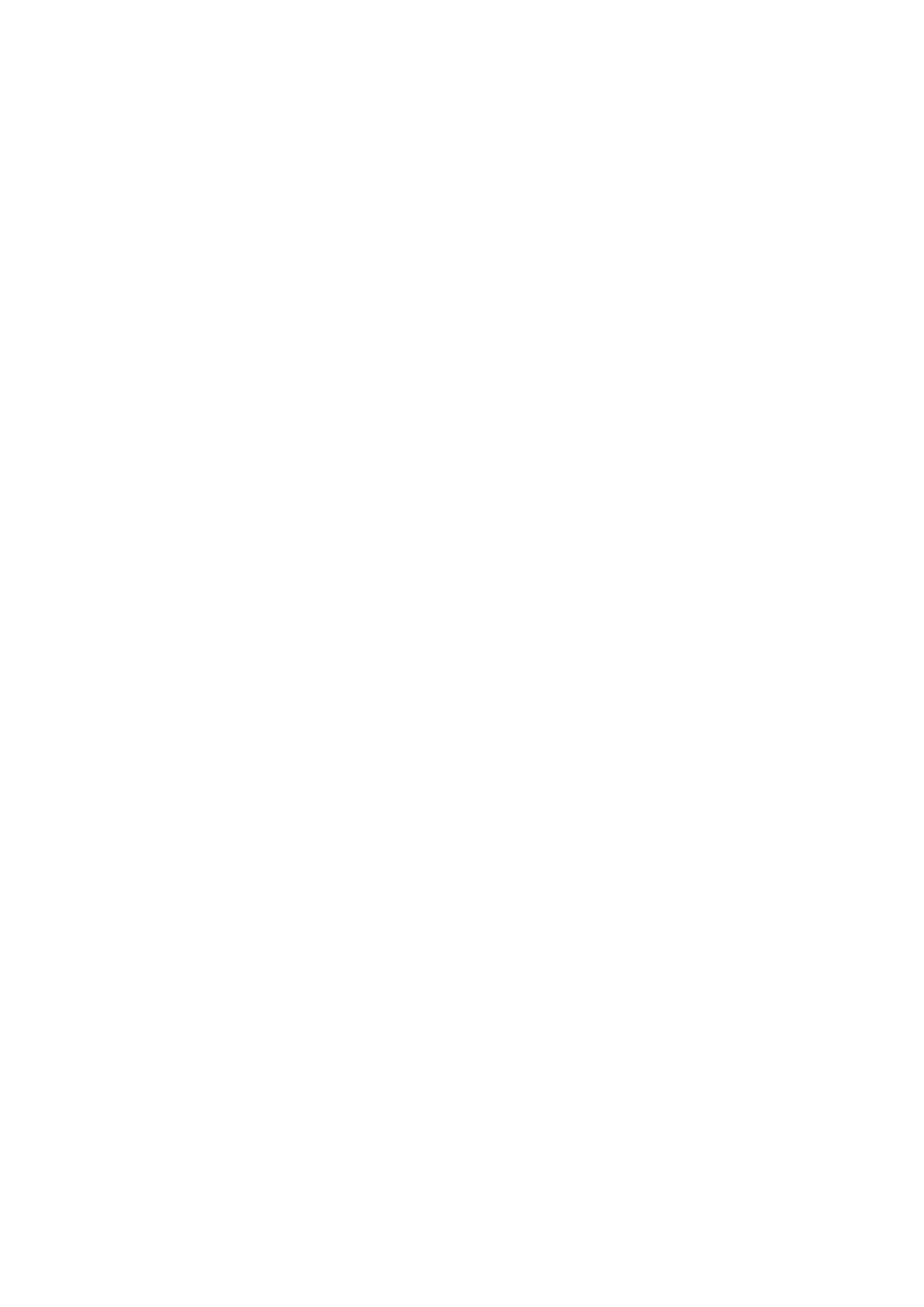

# **Courts and Other Justice Legislation Amendment Act 2021**

**A2021-13**

ֺֺׅ֚֡֡֬

An Act to amend legislation about courts, and for other purposes

The Legislative Assembly for the Australian Capital Territory enacts as follows:

J2020-1594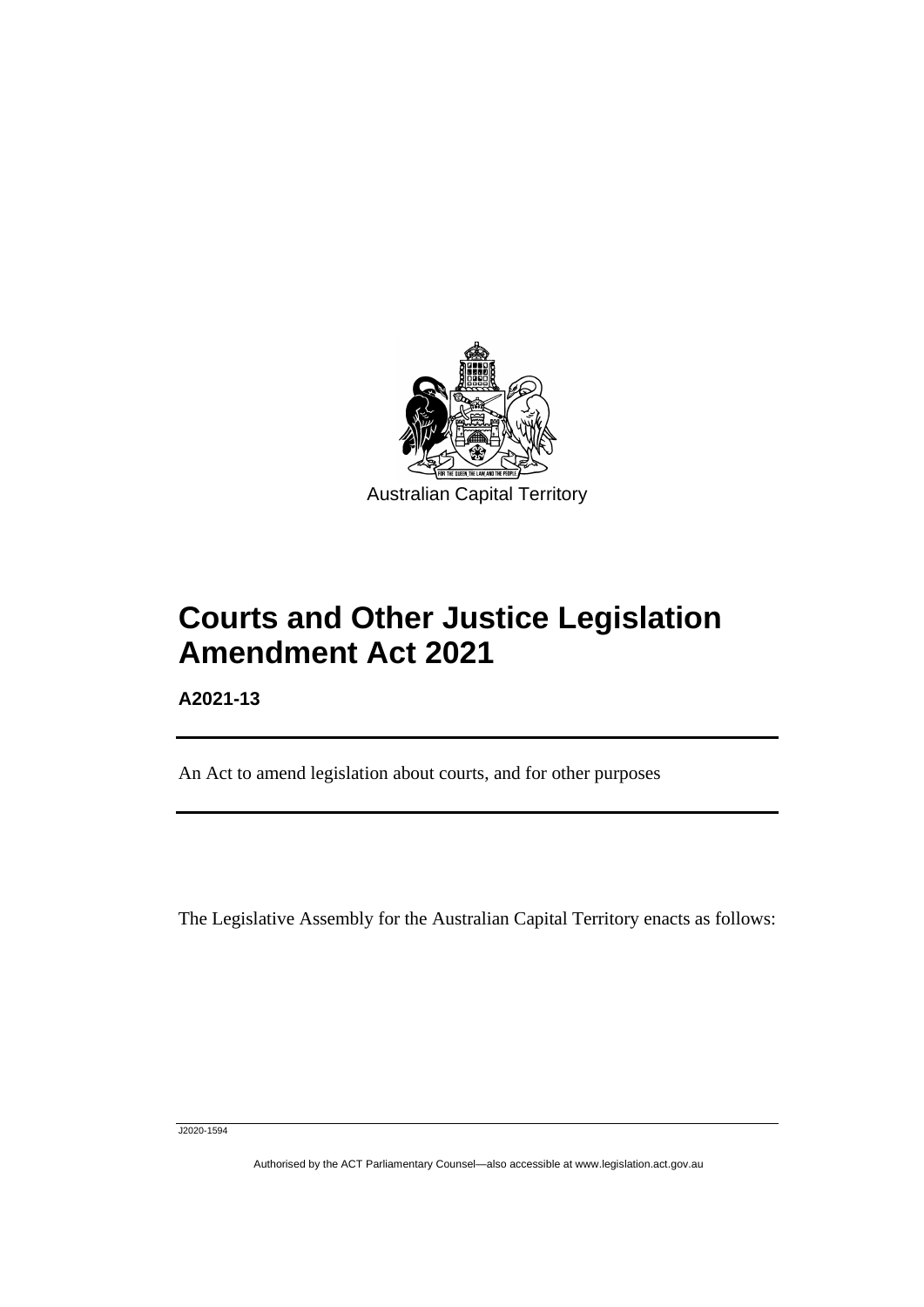#### Part 1 **Preliminary**

Section 1

# <span id="page-5-0"></span>**Part 1 Preliminary**

# <span id="page-5-1"></span>**1 Name of Act**

This Act is the *Courts and Other Justice Legislation Amendment Act 2021*.

<span id="page-5-2"></span>

| $\overline{2}$ |     | <b>Commencement</b>                                                |                                                                                                                                                                                      |  |
|----------------|-----|--------------------------------------------------------------------|--------------------------------------------------------------------------------------------------------------------------------------------------------------------------------------|--|
|                | (1) | Parts 5 and 8 commence 3 months after this Act's notification day. |                                                                                                                                                                                      |  |
|                |     | <b>Note</b>                                                        | The naming and commencement provisions automatically commence on<br>the notification day (see Legislation Act, $s$ 75 (1)).                                                          |  |
|                | (2) |                                                                    | Part 9 commences on a day fixed by the Minister by written notice.                                                                                                                   |  |
|                |     | Note 1                                                             | A single day or time may be fixed, or different days or times may be<br>fixed, for the commencement of different provisions (see Legislation Act,<br>$s 77(1)$ ).                    |  |
|                |     | Note 2                                                             | If a provision has not commenced within 6 months beginning on the<br>notification day, it automatically commences on the first day after that<br>period (see Legislation Act, s 79). |  |
|                | (3) |                                                                    | The remaining provisions commence on the 7th day after this Act's<br>notification day.                                                                                               |  |
| 3              |     | <b>Legislation amended</b>                                         |                                                                                                                                                                                      |  |
|                |     |                                                                    | This Act amends the following legislation:                                                                                                                                           |  |
|                |     |                                                                    | <b>ACT Civil and Administrative Tribunal Act 2008</b>                                                                                                                                |  |
|                |     |                                                                    | <b>Common Boundaries Act 1981</b>                                                                                                                                                    |  |
|                |     | $\bullet$                                                          | Coroners Act 1997                                                                                                                                                                    |  |
|                |     | $\bullet$                                                          | <b>Guardianship and Management of Property Act 1991</b>                                                                                                                              |  |
|                |     |                                                                    | <b>Judicial Commissions Act 1994</b>                                                                                                                                                 |  |
|                |     |                                                                    |                                                                                                                                                                                      |  |

<span id="page-5-3"></span>• *[Magistrates Court Act 1930](http://www.legislation.act.gov.au/a/1930-21)*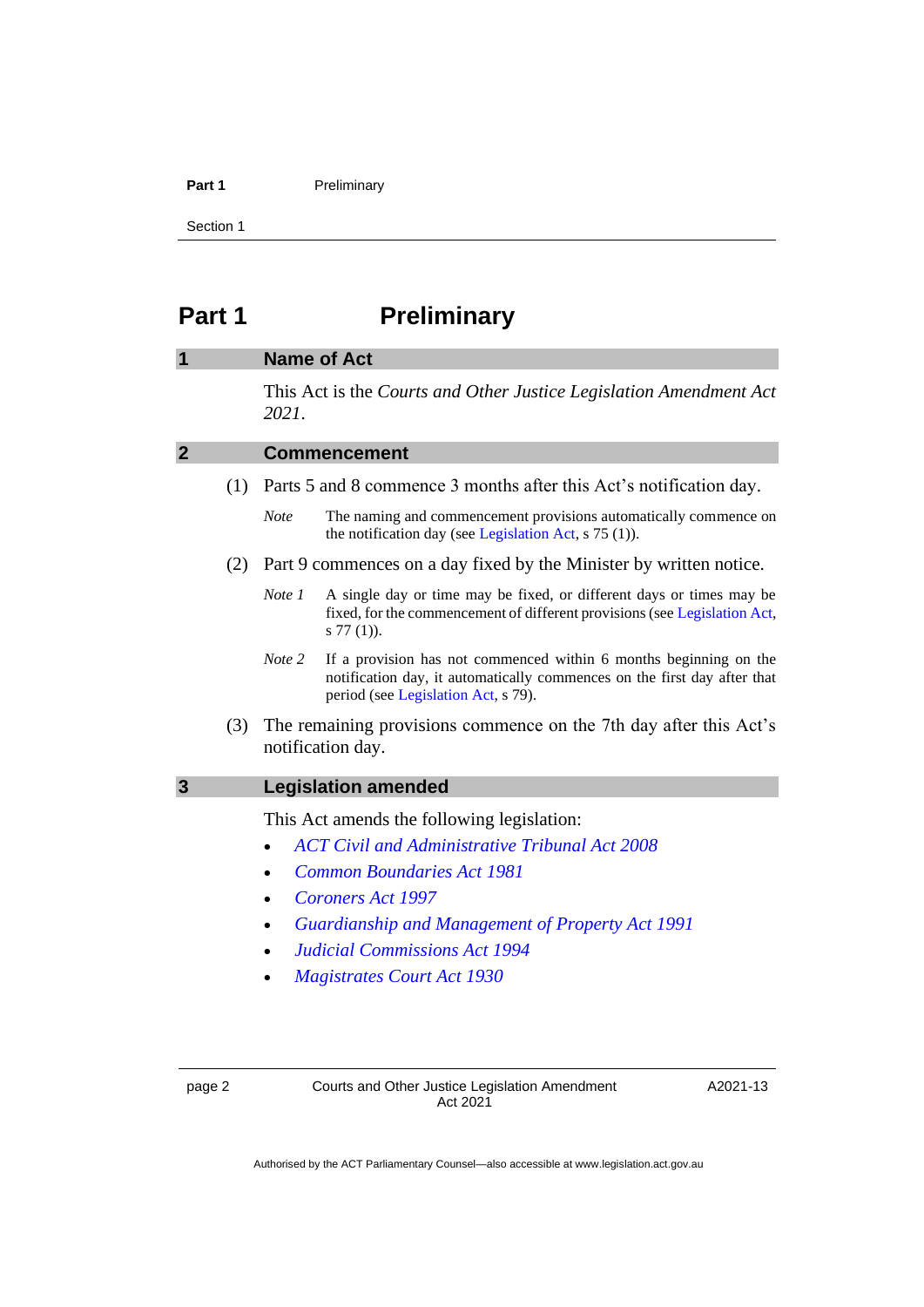- *[Powers of Attorney Act 2006](http://www.legislation.act.gov.au/a/2006-50)*
- *[Public Trustee and Guardian Act 1985](http://www.legislation.act.gov.au/a/1985-8)*
- *[Supreme Court Act 1933](http://www.legislation.act.gov.au/a/1933-34)*.

A2021-13

Courts and Other Justice Legislation Amendment Act 2021

page 3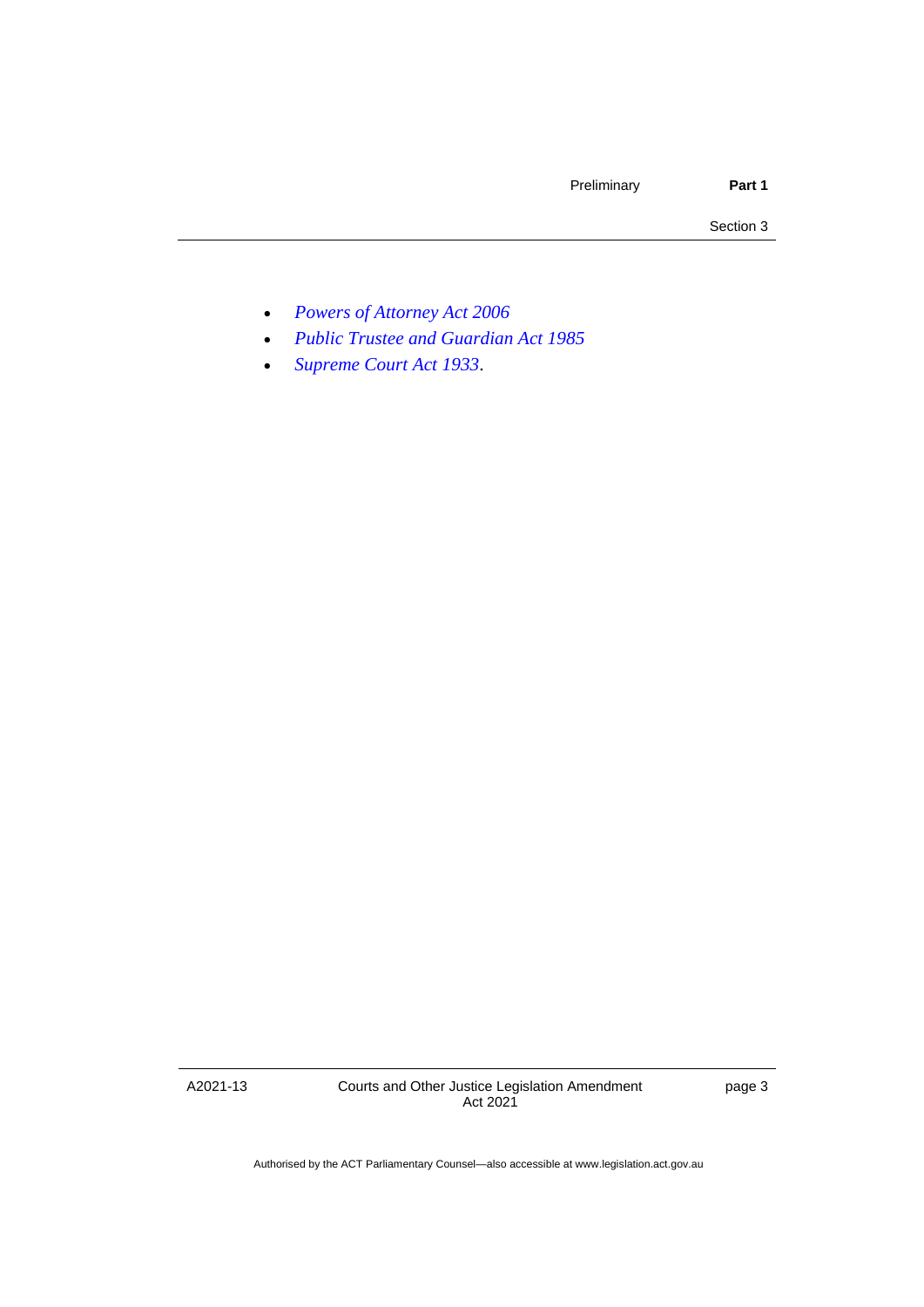# <span id="page-7-0"></span>**Part 2 ACT Civil and Administrative Tribunal Act 2008**

#### <span id="page-7-1"></span>**4 Section 7**

*substitute*

# **7 Tribunal principles**

In exercising its functions under this Act, the tribunal must—

- (a) seek to ensure the procedures of the tribunal—
	- (i) are as simple, quick, inexpensive and informal as is consistent with achieving justice; and
	- (ii) are implemented in a way that facilitates the resolution of the issues between the parties so that the cost to the parties and the tribunal is proportionate to the importance and complexity of the subject matter of the proceeding; and
- (b) observe natural justice and procedural fairness.

### **7A Duties of parties, authorised representatives and others**

Each party to a proceeding, their authorised representative and anyone else accompanying the party or allowed to participate in the proceeding has a duty—

- (a) to cooperate with the tribunal to give effect to the tribunal principles mentioned in section 7; and
- (b) to comply with the Act and any directions.
- *Note* A reference to an Act includes a reference to the statutory instruments made or in force under the Act, including any regulation or rules (see [Legislation Act,](http://www.legislation.act.gov.au/a/2001-14) s 104).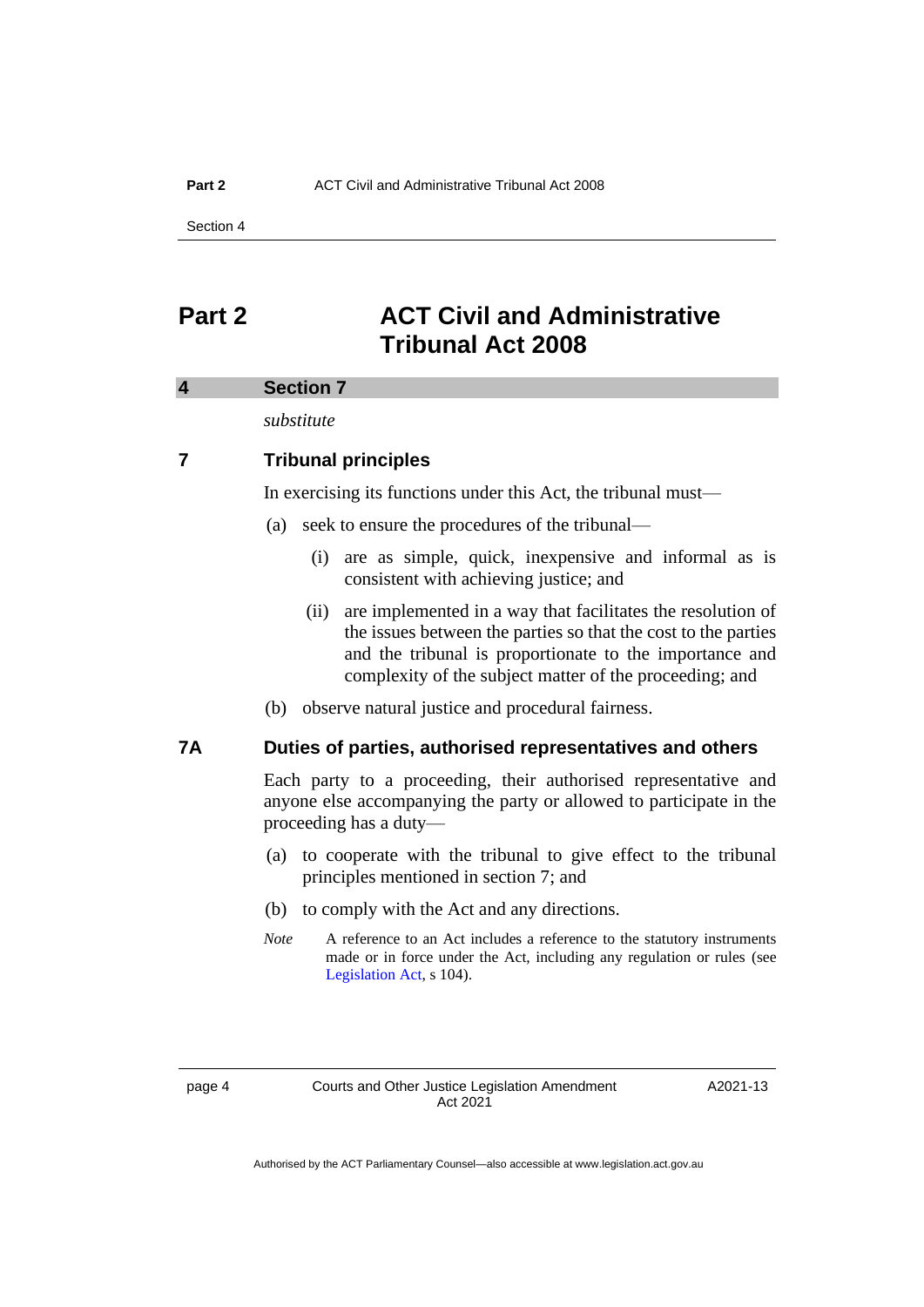*substitute*

### <span id="page-8-0"></span>**23 Tribunal decides own procedure**

- (1) The tribunal may decide its own procedure at any stage in dealing with an application if no procedure is prescribed for the application under this Act or an authorising law.
	- *Note 1* The procedures of the tribunal must be as simple, quick, inexpensive and informal as is consistent with achieving justice (see s 7 (a)).
	- *Note 2* A reference to an Act includes a reference to any statutory instrument made or in force under the Act (see [Legislation Act,](http://www.legislation.act.gov.au/a/2001-14) s 104).
- (2) The tribunal may, by order, dispense with the application of a provision of the rules to a particular proceeding on any conditions it considers appropriate.
- (3) The tribunal may make an order under subsection (2) on application by a party, another person or on its own initiative.

# <span id="page-8-1"></span>**6 Mediation for applications Section 35 (1)**

*omit everything before paragraph (a), substitute*

(1) This section applies if the tribunal considers that a matter to which an application relates—

#### <span id="page-8-2"></span>**7 Section 35 (2) (a)**

*omit*

subject

# <span id="page-8-3"></span>**8 Procedure in absence of party Section 44**

*omit*

A2021-13

Courts and Other Justice Legislation Amendment Act 2021

page 5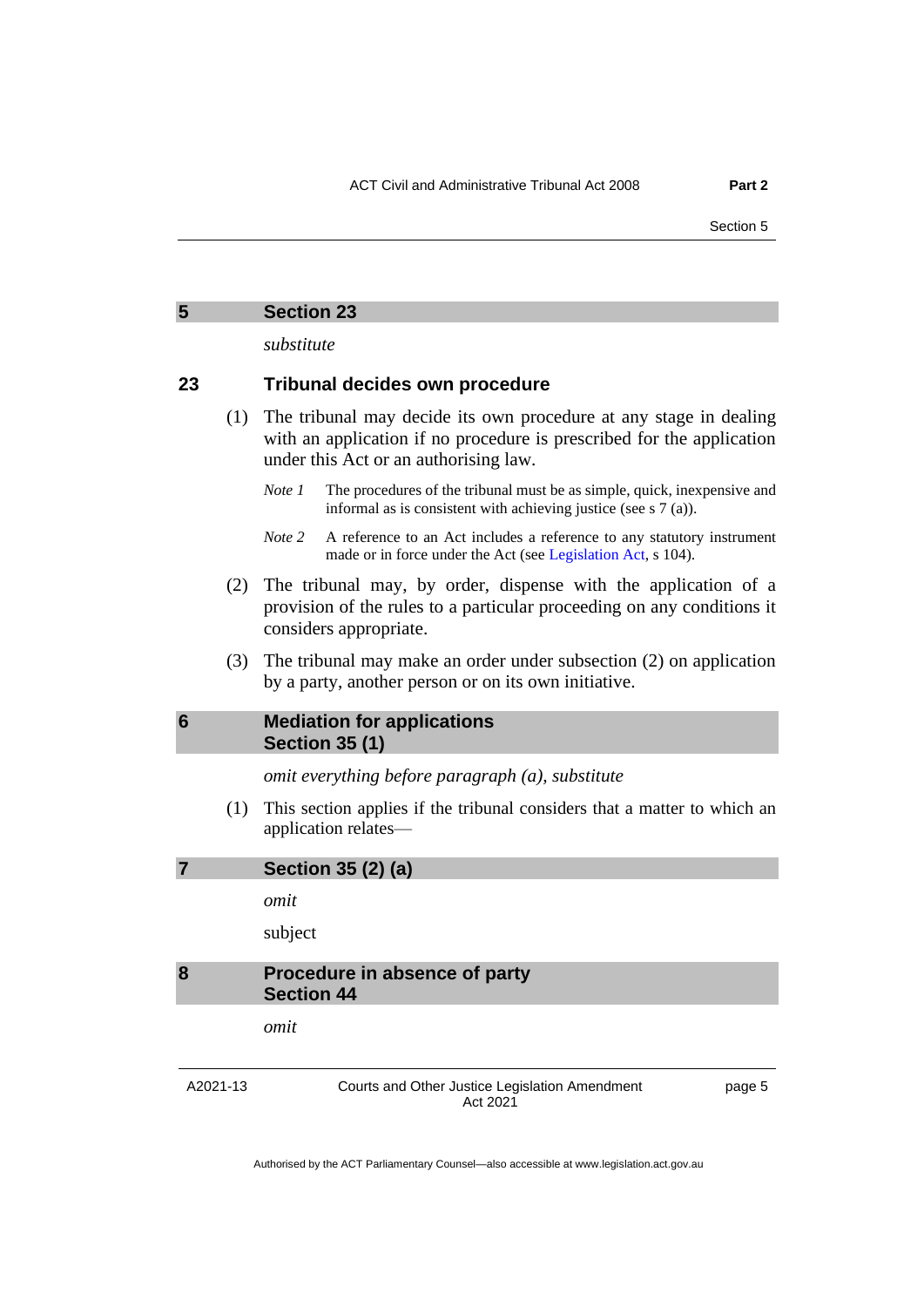#### <span id="page-9-0"></span>**9 New section 47A**

*insert*

### **47A Procedure in absence of party**

- (1) This section applies if—
	- (a) the tribunal requires a party to appear either personally or by a representative before the tribunal in relation to an application; and
	- (b) the party fails to appear.
- (2) The tribunal may—
	- (a) if the party is the applicant—dismiss the application; or
	- (b) if the party is the respondent—decide the application; or
	- (c) if the party is not the applicant or respondent—remove the party from the application; or
	- (d) do any of the following:
		- (i) continue with the hearing in the absence of the party either generally or in relation to any relief claimed in the application;
		- (ii) order that the application be set down for hearing at another time;
		- (iii) order that stated steps be taken before the hearing takes place as the tribunal directs;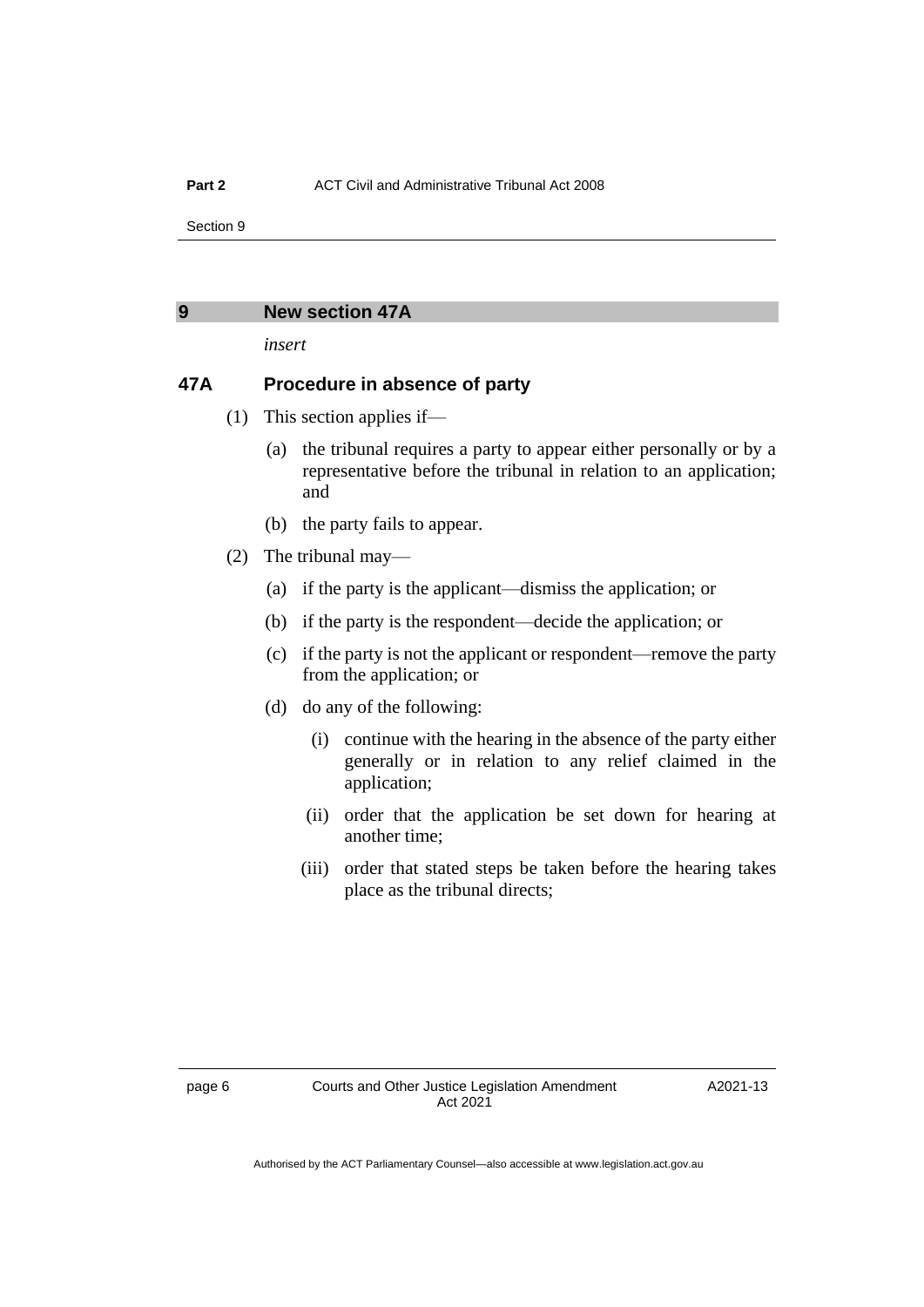- (iv) make any other orders that the tribunal considers appropriate.
- *Note 1* The procedures of the tribunal must be as simple, quick, inexpensive and informal as is consistent with achieving justice and the tribunal must observe natural justice and procedural fairness (see s 7).
- *Note* 2 If the tribunal makes an order after hearing an application in the absence of a party, the tribunal may, on application by a party, amend or set aside the order (see s  $56$  (c) (i)).

# <span id="page-10-0"></span>**10 Interim orders Section 53 (1)**

#### *substitute*

- (1) This section applies if, at any stage before an application is finalised in the tribunal—
	- (a) a party to an application applies to the tribunal for an order under this section; and
	- (b) the tribunal is satisfied that, if an order under this section were not made, the party applying for the order would be disadvantaged or suffer harm.

#### <span id="page-10-1"></span>**11 Section 53 (3)**

*substitute*

- (3) An interim order remains in force until—
	- (a) the tribunal orders otherwise; or
	- (b) the application is finalised in the tribunal.

A2021-13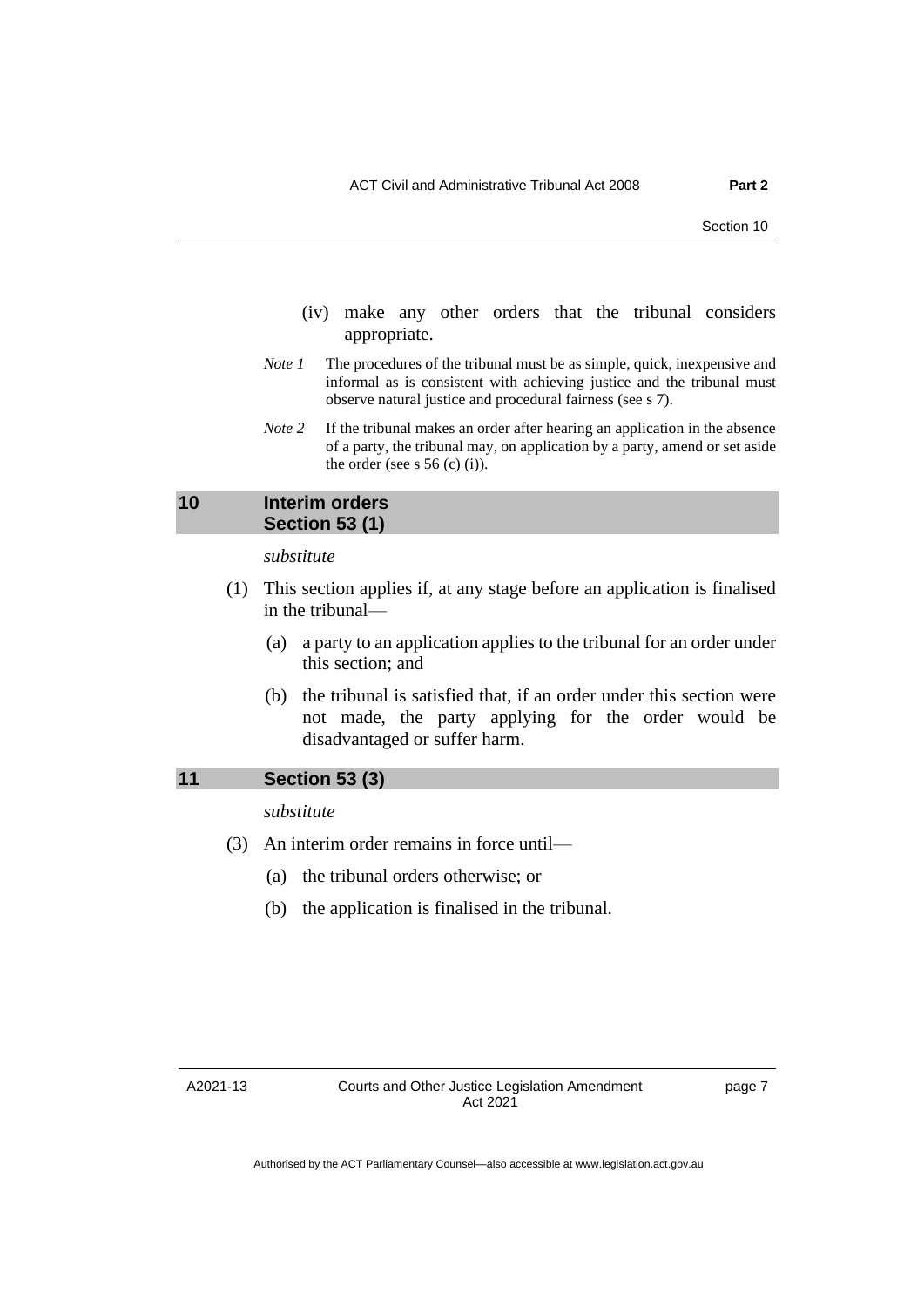### <span id="page-11-0"></span>**12 Decisions without hearing New section 54 (1A)**

*before subsection (1), insert*

- (1A) The tribunal may, on application by a party or on its own initiative, decide an application on the basis of documents, without the parties, their representatives or witnesses appearing at a hearing.
	- *Note* The procedures of the tribunal must be as simple, quick, inexpensive and informal as is consistent with achieving justice and the tribunal must observe natural justice and procedural fairness (see s 7).

#### <span id="page-11-1"></span>**13 Section 54 (1)**

*omit*

written

#### <span id="page-11-2"></span>**14 Section 54 (1) (a)**

*substitute*

(a) the tribunal proposes to decide the application on the basis of documents, without the parties, their representatives or witnesses appearing at a hearing; and

# <span id="page-11-3"></span>**15 Powers of tribunal if parties reach agreement Section 55 (1) (b)**

#### *substitute*

(b) the terms (the *agreed terms*) of the agreement are recorded by, or lodged with, the tribunal; and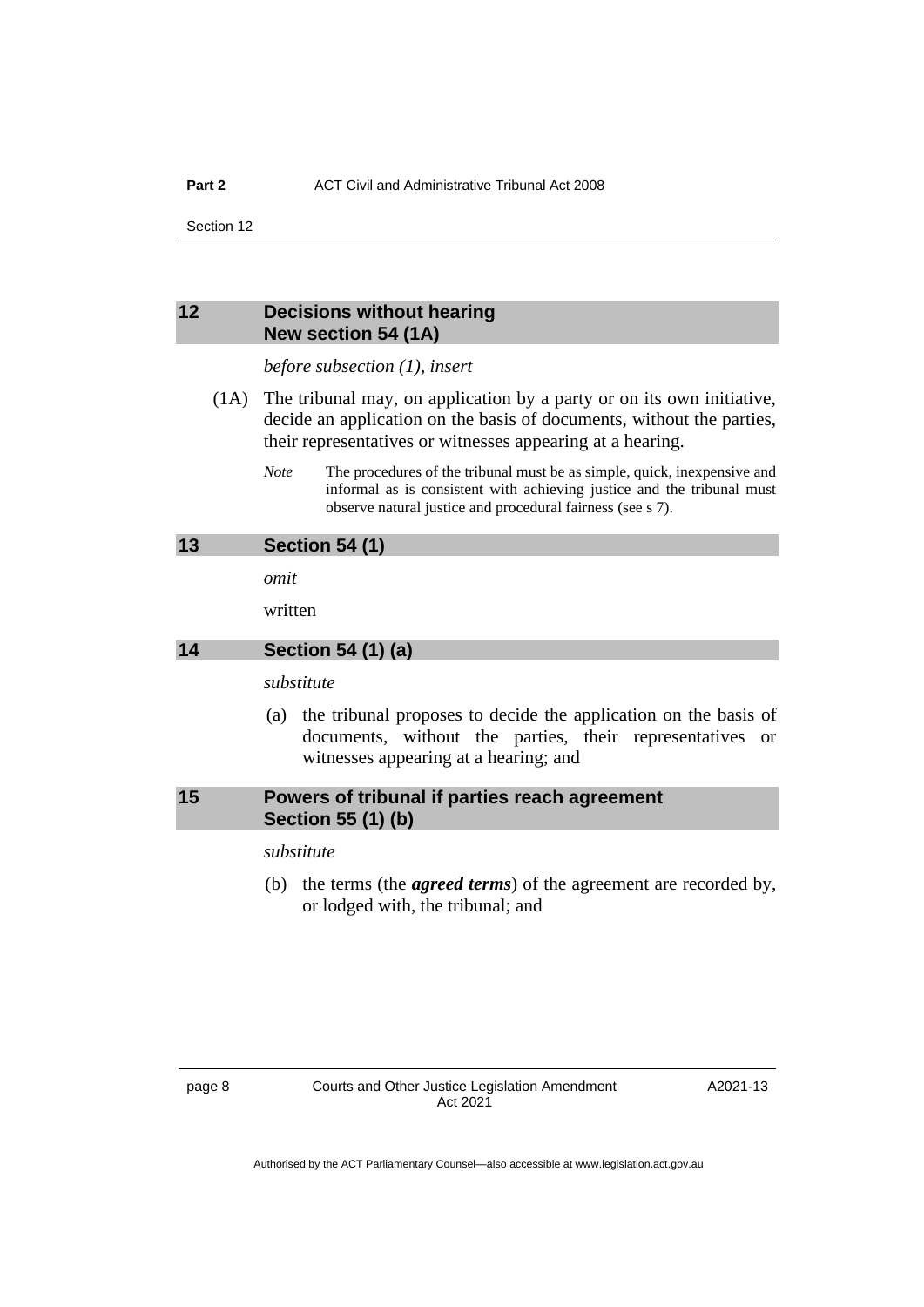<span id="page-12-0"></span>

| 16 | <b>Other actions by tribunal</b> |
|----|----------------------------------|
|    | Section 56 (c) (i), note         |

*omit*

s 44

*substitute*

s 47A

# <span id="page-12-1"></span>**17 Section 56 (d), new example**

*insert*

3 an order staying an order, pending an appeal

#### <span id="page-12-2"></span>**18 Section 82**

*substitute*

### **82 Appeal tribunal—general powers**

- (1) An appeal tribunal may, as the tribunal considers appropriate, deal with an appeal—
	- (a) as a new application; or
	- (b) as a review of all or part of the original decision on the application by the tribunal.
- (2) An appeal tribunal—
	- (a) has all the powers and duties of the tribunal that made the order appealed from; and
	- (b) may draw inferences of fact; and
	- (c) may, if leave is granted, receive further evidence about questions of fact, either orally in a hearing, by written statement or in another way; and

A2021-13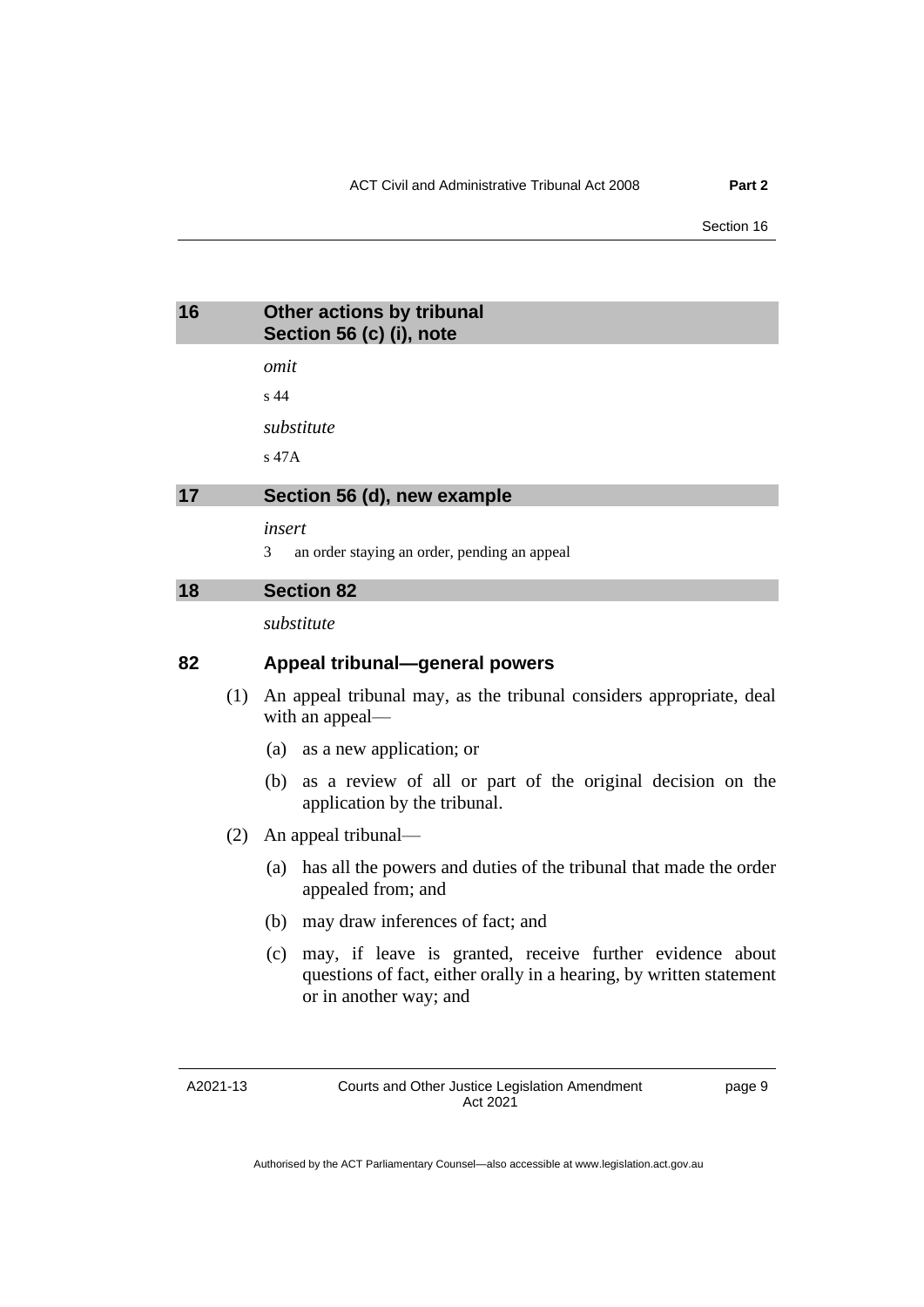- (d) may make an order confirming, amending, setting aside or replacing the order of the tribunal appealed from; and
- (e) may make any other order it considers appropriate.

page 10 Courts and Other Justice Legislation Amendment Act 2021

A2021-13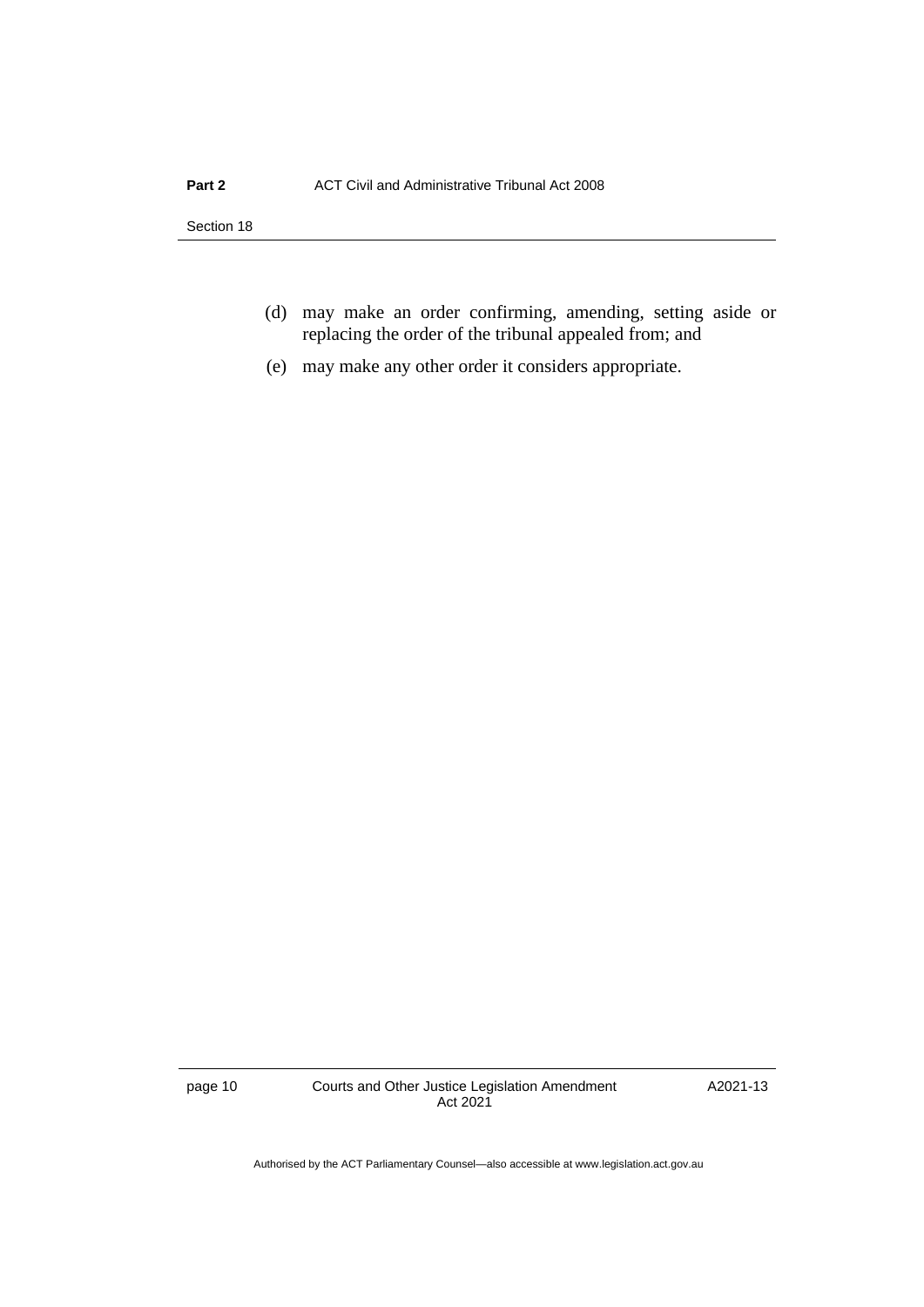# <span id="page-14-0"></span>**Part 3 Common Boundaries Act 1981**

# <span id="page-14-1"></span>**19 Section 4 (3) (b) and section 5 (3) (b)**

*omit*

1 month has

*substitute*

30 days have

# <span id="page-14-2"></span>**20 Application to ACAT—repair cost determination Section 6 (4) (b)**

*omit*

14 days has

*substitute*

14 days have

### <span id="page-14-3"></span>**21 Parties to applications New section 8 (e)**

#### *insert*

- (e) for an application to which section 9 applies—
	- (i) the applicant; and
	- (ii) either—
		- (A) the person to whom a document mentioned in section  $9(2)(a)$ , (b) or (c) is given; or
		- (B) the person declared under an order under section  $9(2)$  (d) to be the respondent to the application.

A2021-13

Courts and Other Justice Legislation Amendment Act 2021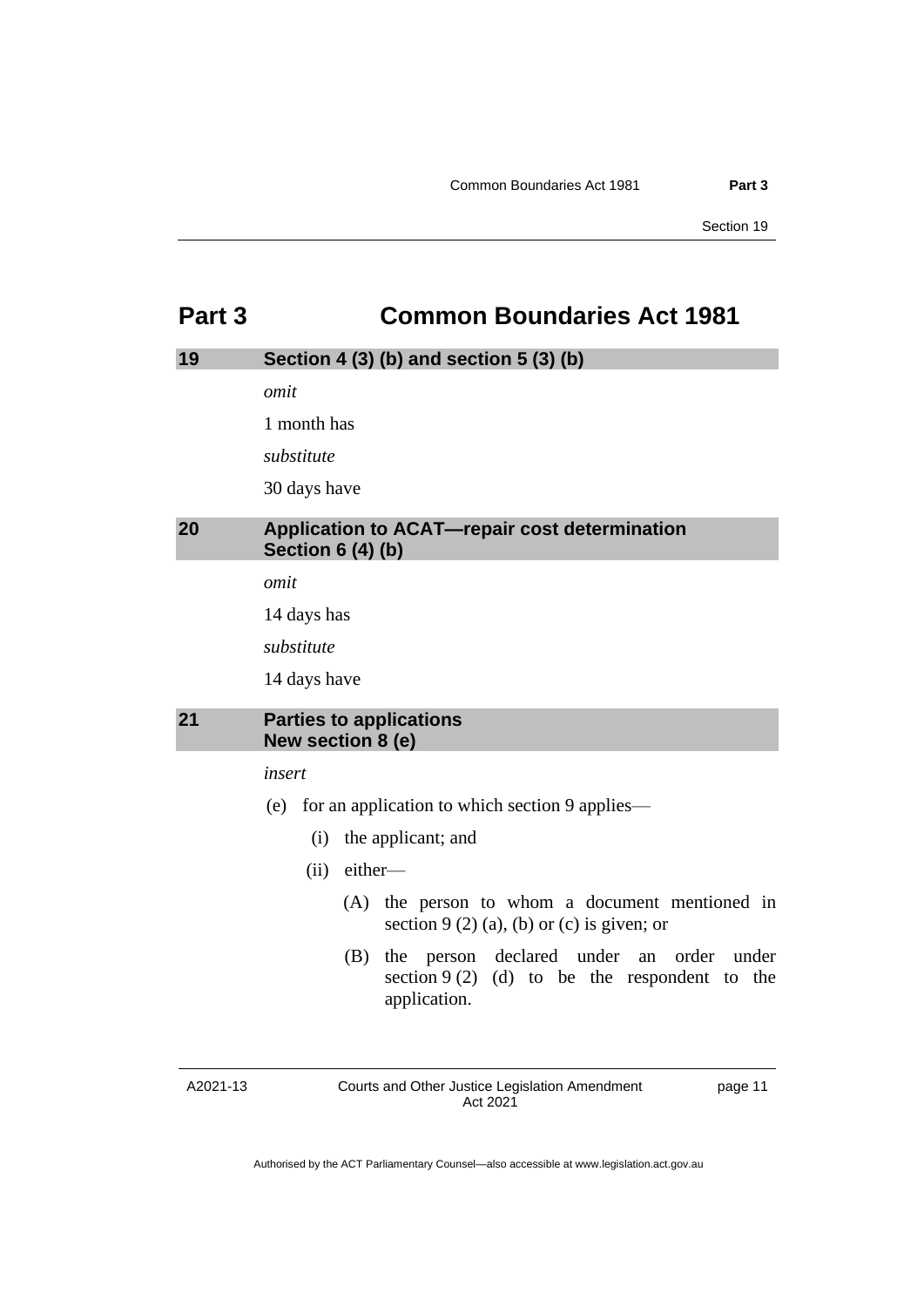#### **Part 3** Common Boundaries Act 1981

Section 22

#### <span id="page-15-0"></span>**22 Section 9**

*substitute*

### **9 Non-compliant notices**

- (1) An applicant who fails to comply with a notice requirement under section 4 (3), section 5 (3) or section 6 (4) (the *relevant provision*) may apply to the ACAT for an order under this section.
- (2) The ACAT may, by order—
	- (a) accept a document given to the respondent as notice under the relevant provision; or
	- (b) correct a defect in a notice given to the respondent; or
	- (c) deal with the application as if the notice given to the respondent complied with the relevant provision; or
	- (d) if no notice has been given under the relevant provision declare who the respondent to the application is.
- (3) If the parties consent, the ACAT may, by order, waive a requirement to—
	- (a) give written notice; or
	- (b) wait a certain period before making an application.

<span id="page-15-1"></span>**23 ACAT powers—repair determination New section 11 (3) (ba)**

*insert*

(ba) the line where the fence should be erected; and

<span id="page-15-2"></span>**24 Dealing with variations Section 15**

*omit*

page 12 Courts and Other Justice Legislation Amendment Act 2021

A2021-13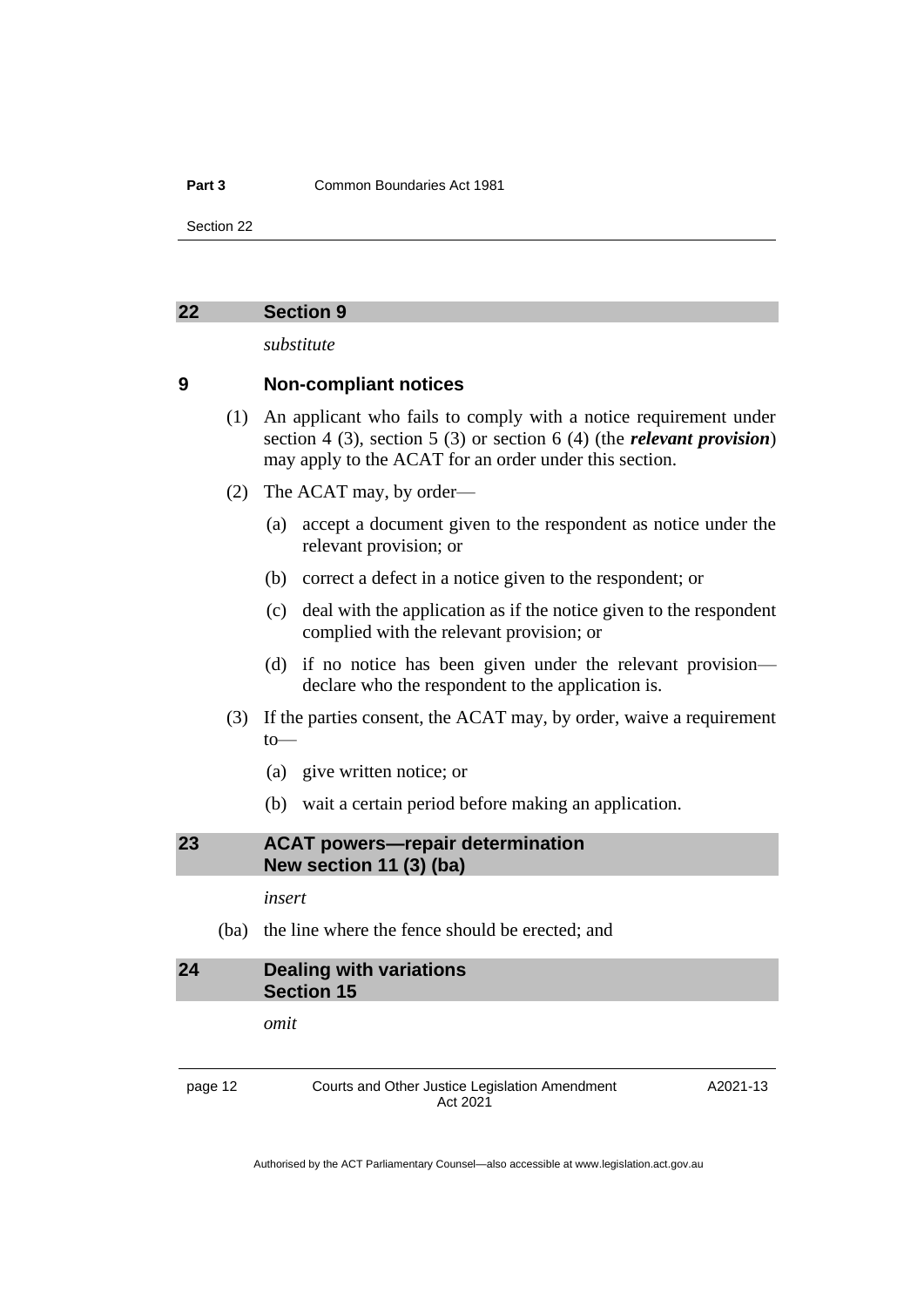# <span id="page-16-0"></span>**Part 4 Coroners Act 1997**

# <span id="page-16-1"></span>**25 Removal of body to place of post-mortem examination Section 26**

*omit*

A2021-13

Courts and Other Justice Legislation Amendment Act 2021

page 13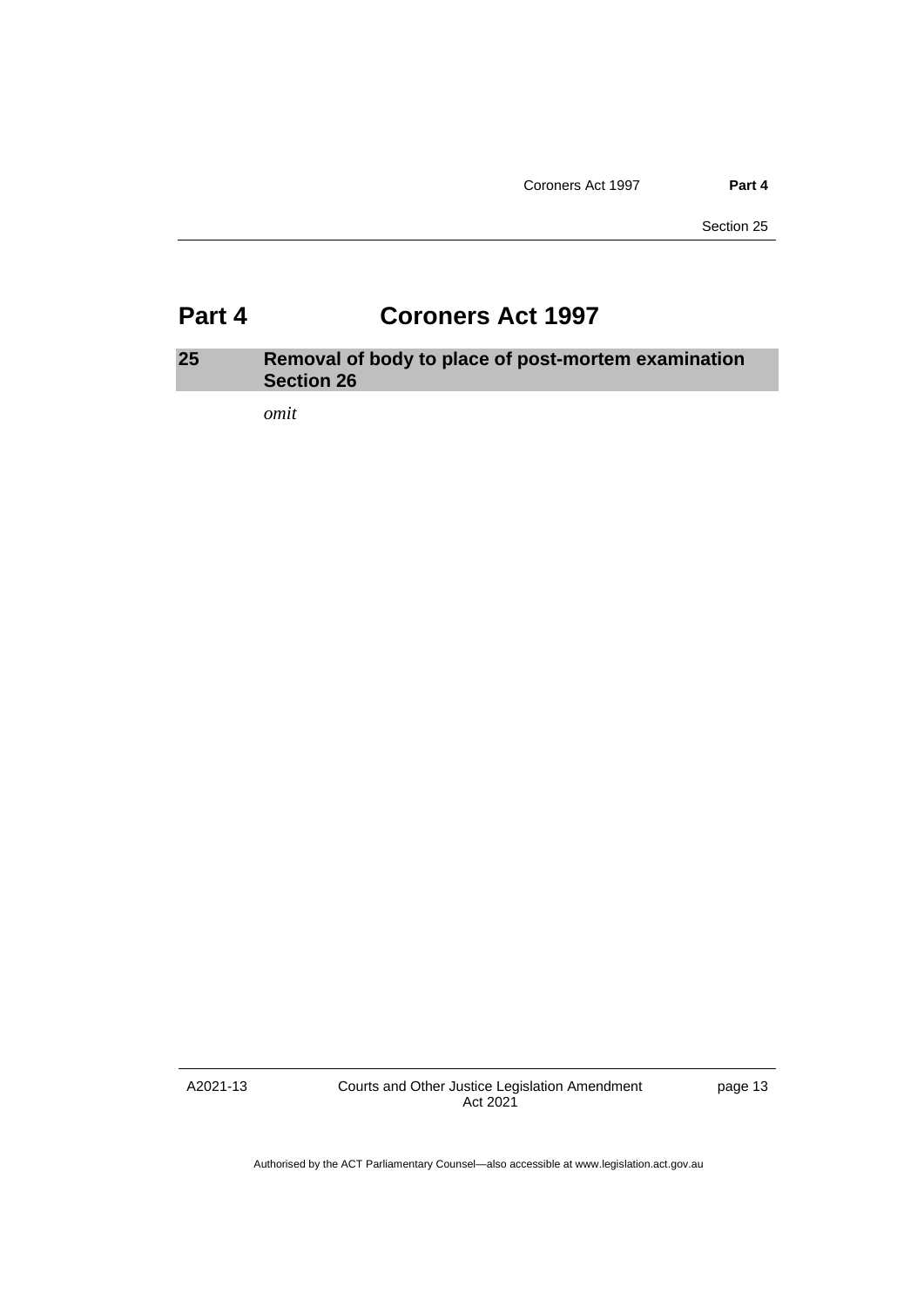#### **Part 5 Guardianship and Management of Property Act 1991**

Section 26

# <span id="page-17-0"></span>**Part 5 Guardianship and Management of Property Act 1991**

#### <span id="page-17-1"></span>**26 New subdivision 2.2.1 heading**

*before section 16, insert*

# **Subdivision 2.2.1 General**

#### <span id="page-17-2"></span>**27 New subdivision 2.2.2**

*after section 19, insert*

# **Subdivision 2.2.2 If guardians or managers do not comply with Act**

# **19A ACAT may order compensation etc**

- (1) The ACAT may order the guardian or manager for a person (the *protected person*) to pay an amount to the protected person or, if the protected person has died, the protected person's estate—
	- (a) to compensate for a loss caused by the failure of the guardian or manager to comply with this Act in the exercise, or purported exercise, of a power; or
	- (b) to account for any profits the guardian or manager has accrued as a result of their failure to comply with this Act in the exercise, or purported exercise, of a power.
- (2) However, the ACAT must not order the guardian or manager to make a payment under both subsection (1) (a) and (b) in relation to the same exercise, or purported exercise, of power.
- (3) Subsection (1) applies whether or not the guardian or manager is convicted of an offence in relation to the failure.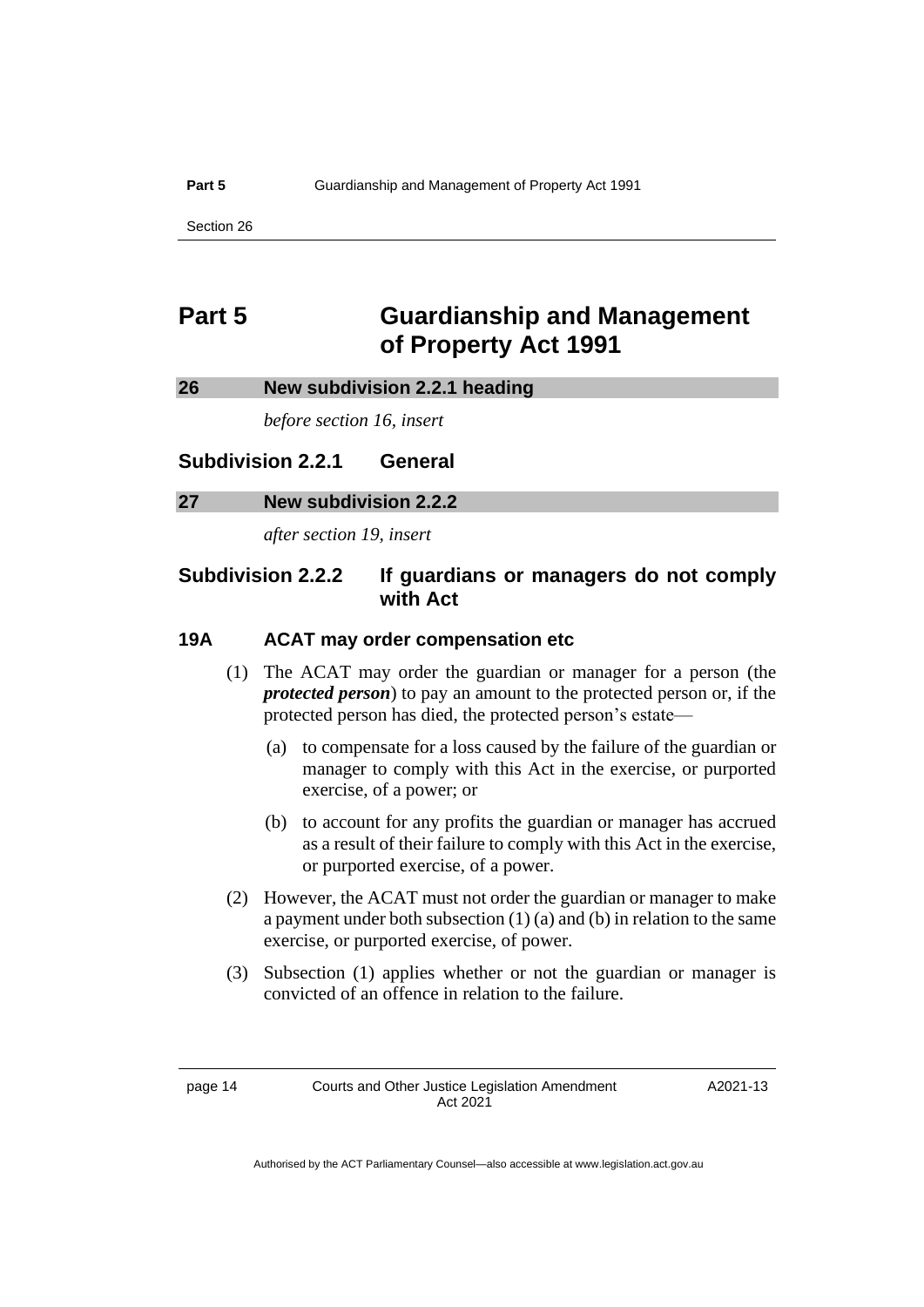- (4) The ACAT may make an order under subsection (1)—
	- (a) on its own initiative; or
	- (b) on application by an interested person in relation to the protected person.
- (5) If the protected person or the guardian or manager has died, any application under subsection (4) (b) must be made—
	- (a) within 6 months after the day of the death; and
	- (b) if both the protected person and the guardian or manager have died—within 6 months after the day of the first death.

# **19B Compensation under s 19A and later civil proceeding**

- (1) This section applies if—
	- (a) compensation for the failure of a guardian or manager to comply with this Act is paid in accordance with an order under section 19A; and
	- (b) a later civil proceeding is brought in relation to the same failure.
- (2) The payment of compensation must be taken into account in assessing damages in the civil proceeding.

# **19C Relief from personal liability by court**

- (1) This section applies if a court considers that—
	- (a) a guardian or manager is, or may be, personally liable for a contravention of this Act; and
	- (b) the guardian or manager has acted honestly and reasonably and ought fairly to be excused for the contravention.
- (2) The court may relieve the guardian or manager from all or part of the guardian's or manager's personal liability for the contravention.

A2021-13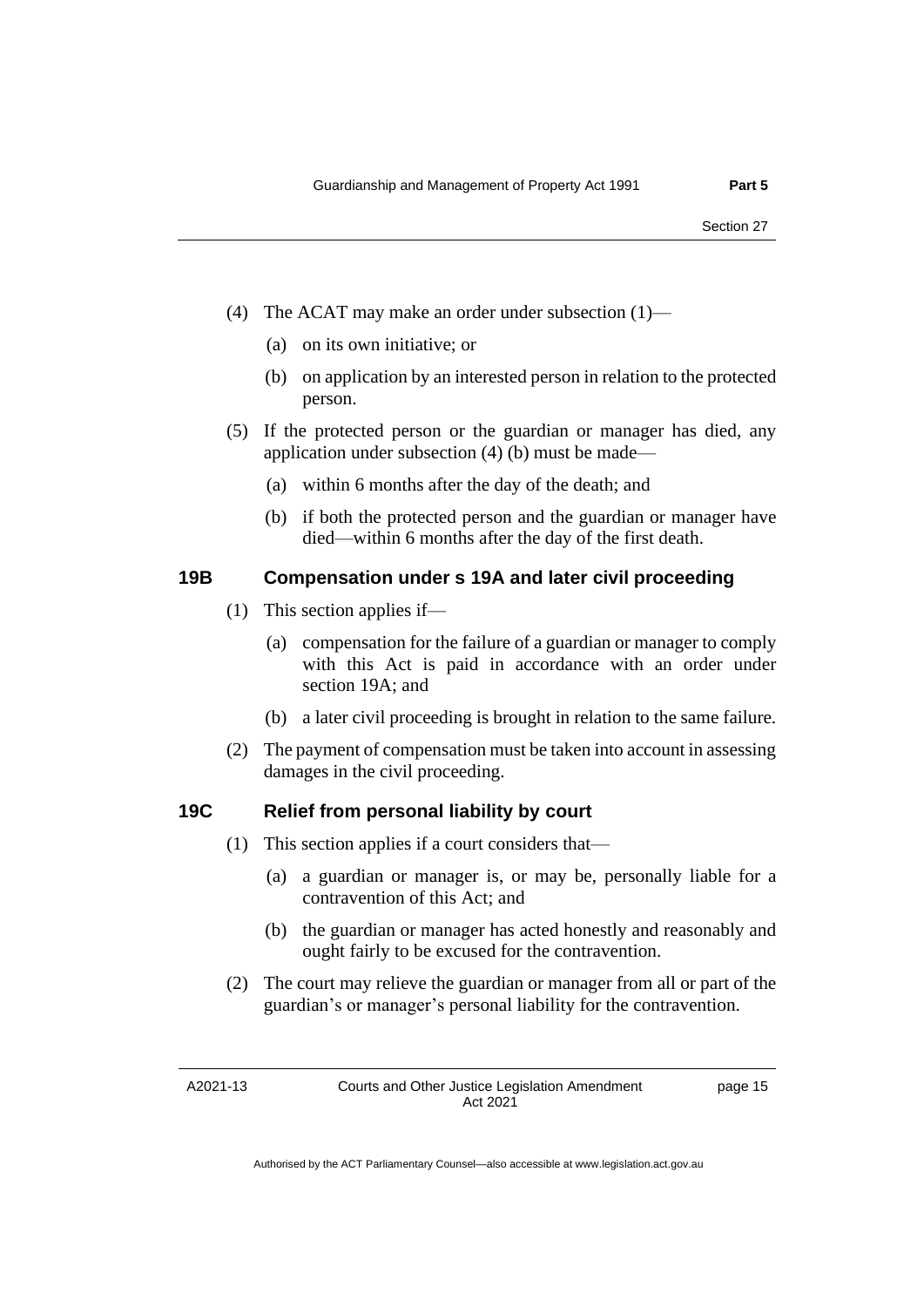(3) In deciding whether the guardian or manager should be relieved of liability, the court must consider the extent to which the guardian or manager has acted consistently with the decision-making principles.

# **19D ACAT may refer matter to Supreme Court**

The ACAT may refer an application under section 19A (4) (b) to the Supreme Court.

*Note* See the *[ACT Civil and Administrative Tribunal Act](http://www.legislation.act.gov.au/a/2008-35) 2008*, s 83 and s 84 for when an application to the ACAT may be referred to the Supreme Court.

# <span id="page-19-0"></span>**28 Sections 32JB (2) and 37 (2)**

*omit*

# <span id="page-19-1"></span>**29 Dictionary, note 2**

*insert*

• Supreme Court

# <span id="page-19-2"></span>**30 Dictionary, definition of** *interested person*

*substitute*

*interested person*—see the *[Powers of Attorney Act 2006](http://www.legislation.act.gov.au/a/2006-50)*, section 74.

A2021-13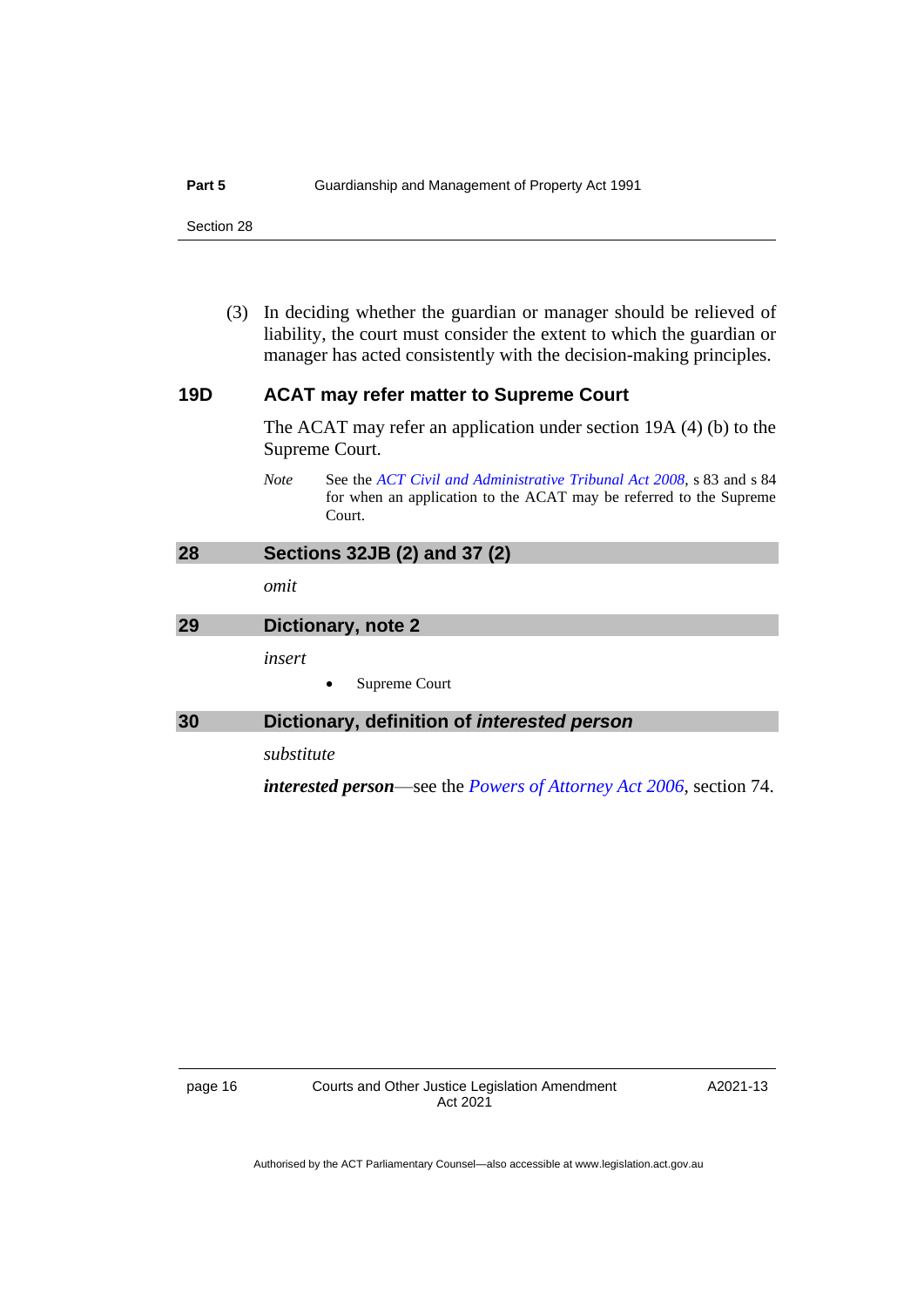# <span id="page-20-0"></span>**Part 6 Judicial Commissions Act 1994**

# <span id="page-20-1"></span>**31 Offence—disclosure of information by members etc Section 28 (2)**

*after*

for this Act

*insert*

or the *[Integrity Commission Act 2018](http://www.legislation.act.gov.au/a/2018-52)*, section 59 (Other entities may refer corruption complaints)

A2021-13

Courts and Other Justice Legislation Amendment Act 2021

page 17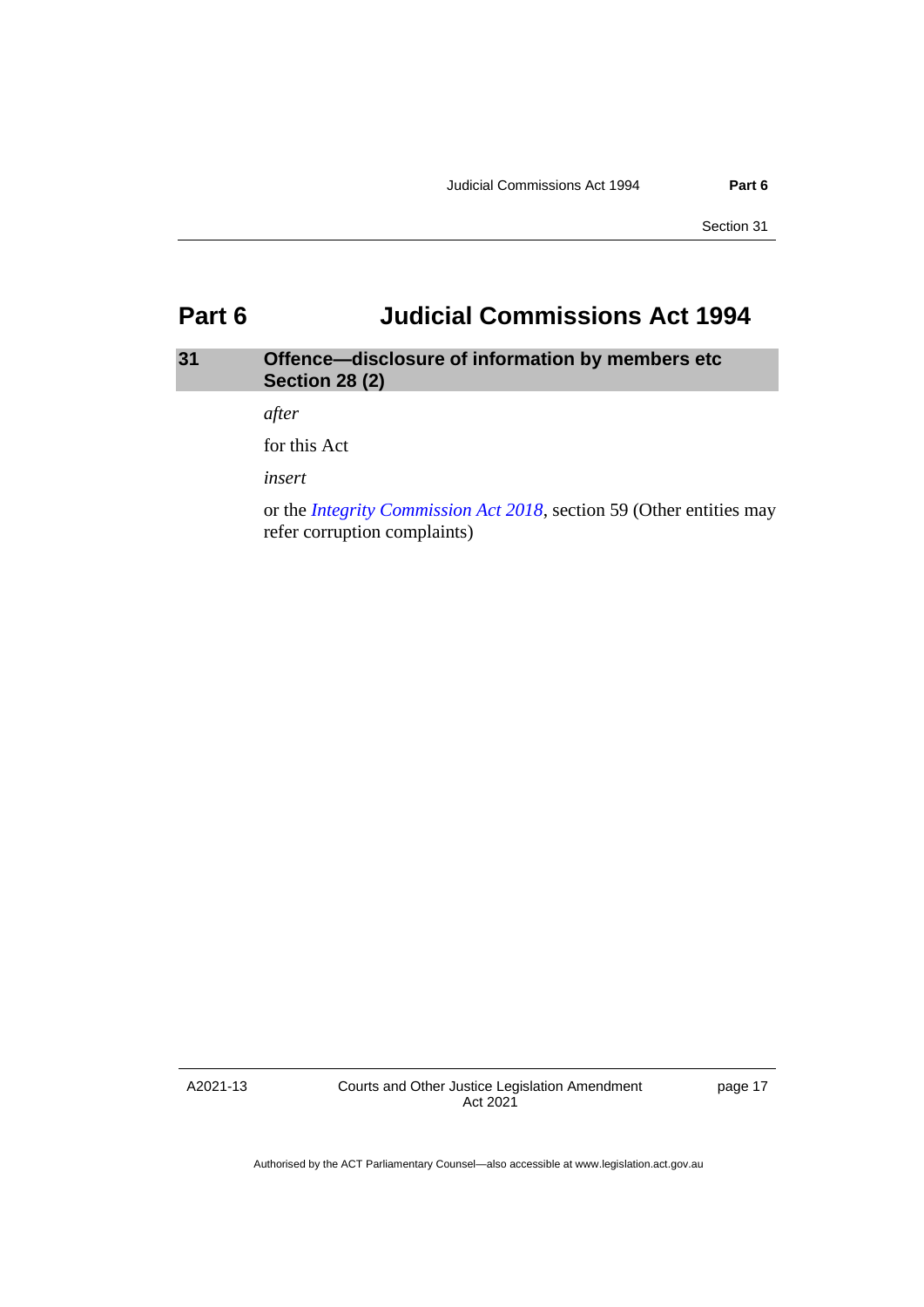**Part 7 Magistrates Court Act 1930** 

Section 32

# <span id="page-21-0"></span>**Part 7 Magistrates Court Act 1930**

# <span id="page-21-1"></span>**32 Acting Chief Magistrate New section 7E (3)**

*insert*

(3) Despite the [Legislation Act,](http://www.legislation.act.gov.au/a/2001-14) section 209 (2), the determination mentioned in section 7AA does not apply to the appointment of an acting Chief Magistrate.

page 18 Courts and Other Justice Legislation Amendment Act 2021

A2021-13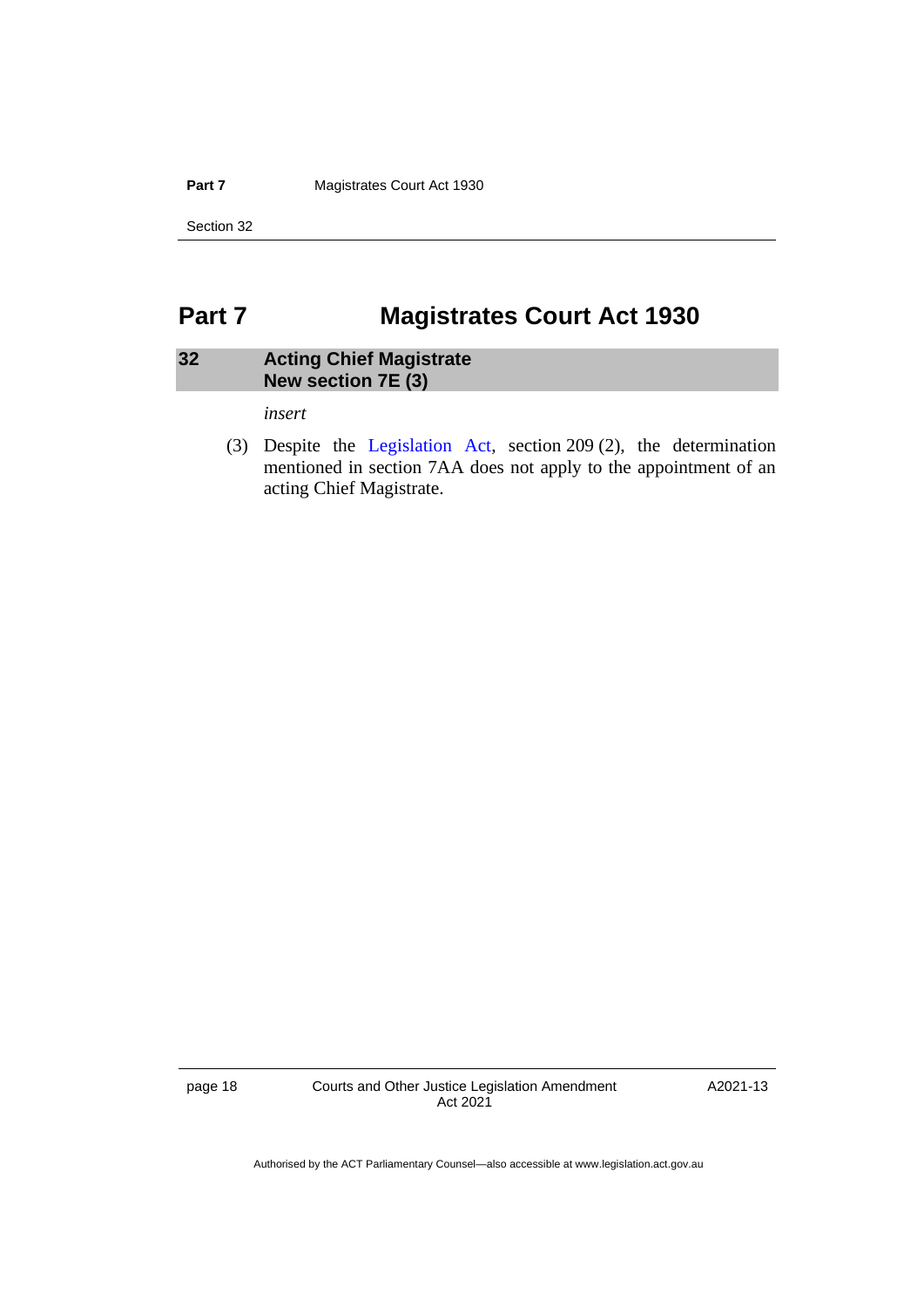# <span id="page-22-0"></span>**Part 8 Powers of Attorney Act 2006**

<span id="page-22-2"></span><span id="page-22-1"></span>

| 33 | <b>Section 50 heading</b>                                                        |
|----|----------------------------------------------------------------------------------|
|    | substitute                                                                       |
| 50 | <b>Compensation for failure to comply with Act-Supreme</b><br><b>Court order</b> |
| 34 | <b>Section 50 (1)</b>                                                            |
|    | omit                                                                             |
|    | exercise of a power                                                              |
|    | substitute                                                                       |
|    | exercise, or purported exercise, of a power                                      |
| 35 | <b>New section 50A</b>                                                           |
|    | insert                                                                           |

# <span id="page-22-3"></span>**50A ACAT may order compensation etc**

- (1) The ACAT may order an attorney for a principal to pay an amount to the principal or, if the principal has died, the principal's estate—
	- (a) to compensate for a loss caused by the attorney's failure to comply with this Act in the exercise, or purported exercise, of a power; or
	- (b) to account for any profits the attorney has accrued as a result of the attorney's failure to comply with this Act in the exercise, or purported exercise, of a power.
- (2) However, the ACAT must not order the attorney to make a payment under both subsection (1) (a) and (b) in relation to the same exercise, or purported exercise, of power.

A2021-13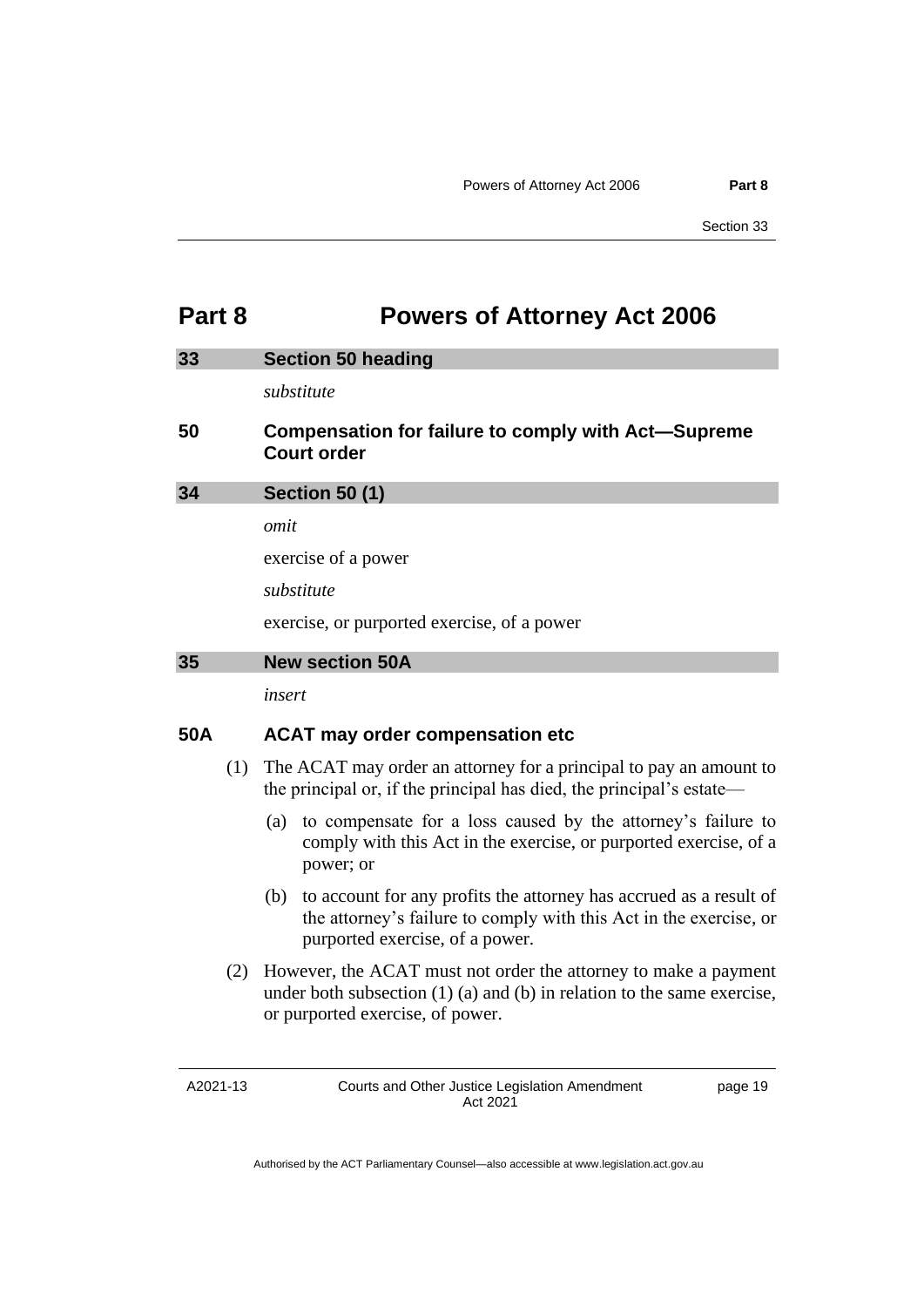- (3) Subsection (1) applies whether or not the attorney is convicted of an offence in relation to the attorney's failure.
- (4) The ACAT may make an order under subsection (1)—
	- (a) on its own initiative; or
	- (b) on application by an interested person in relation to the power of attorney.
- (5) If the principal or the attorney has died, any application under subsection (4) (b) must be made—
	- (a) within 6 months after the day of the death; and
	- (b) if both principal and attorney have died—within 6 months after the day of the first death.
- (6) In this section:

*interested person*—see section 74.

<span id="page-23-0"></span>

| 36  | <b>Section 52 heading</b>             |  |  |
|-----|---------------------------------------|--|--|
|     | substitute                            |  |  |
| -52 | <b>Relief from personal liability</b> |  |  |

### <span id="page-23-1"></span>**37 New section 52 (4)**

*insert*

(4) In this section: *court* includes the ACAT.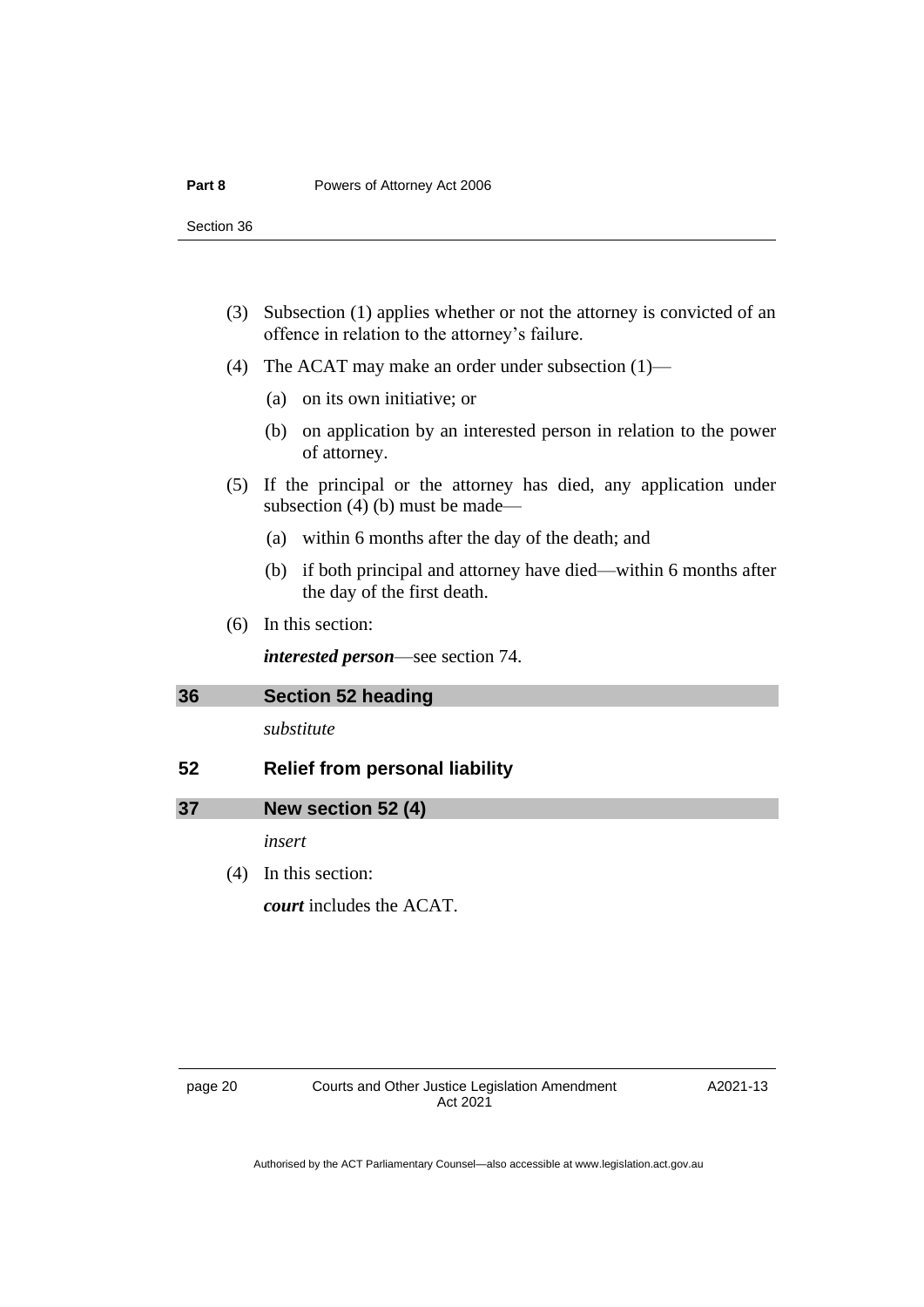<span id="page-24-0"></span>

| 38 | New part 7.2 |  |
|----|--------------|--|
|    |              |  |

*insert*

# **Part 7.2 ACAT referral**

# **75 ACAT may refer matter to Supreme Court**

The ACAT may refer an application under section 50A (4) (b) to the Supreme Court.

*Note* See the *[ACT Civil and Administrative Tribunal Act](http://www.legislation.act.gov.au/a/2008-35) 2008*, s 83 and s 84 for when an application to the ACAT may be referred to the Supreme Court.

# <span id="page-24-1"></span>**39 Dictionary, note 2**

*insert*

Supreme Court

A2021-13

Courts and Other Justice Legislation Amendment Act 2021

page 21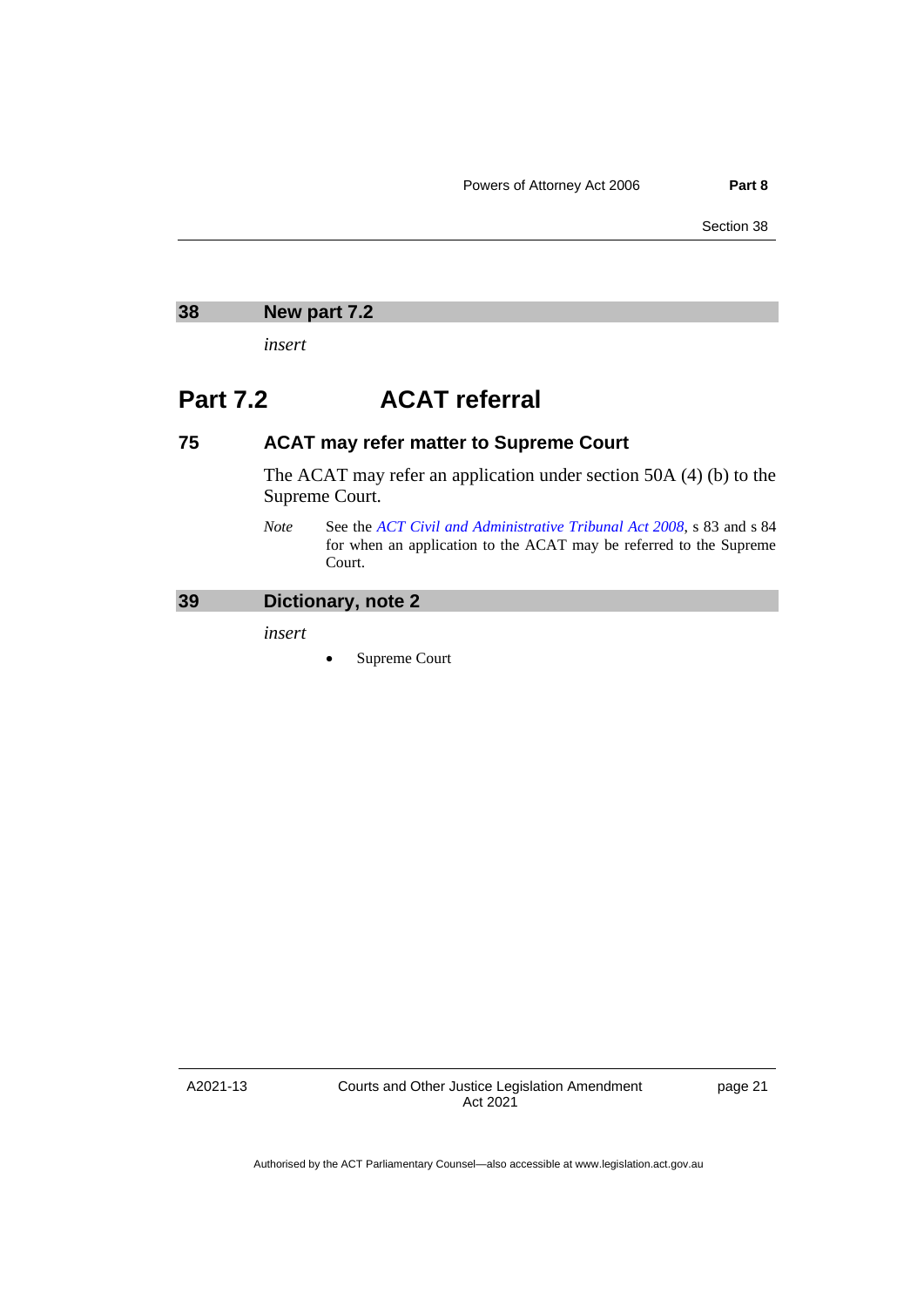# <span id="page-25-0"></span>**Part 9 Public Trustee and Guardian Act 1985**

# <span id="page-25-1"></span>**40 Capacities in which public trustee and guardian may act New section 13 (1) (i)**

*insert*

(i) the person responsible for the disposal of the body of an unclaimed deceased person.

<span id="page-25-2"></span>

*insert*

# **13A Appointment as person responsible for disposal of unclaimed deceased person**

- (1) This section applies if the public trustee and guardian accepts an appointment as the person responsible for the disposal of the body of an unclaimed deceased person.
- (2) The public trustee and guardian—
	- (a) may do any of the following:
		- (i) make arrangements for the disposal of the body of the unclaimed deceased person;
		- (ii) investigate whether the unclaimed deceased person has a solvent estate;
		- (iii) administer the unclaimed deceased person's estate; but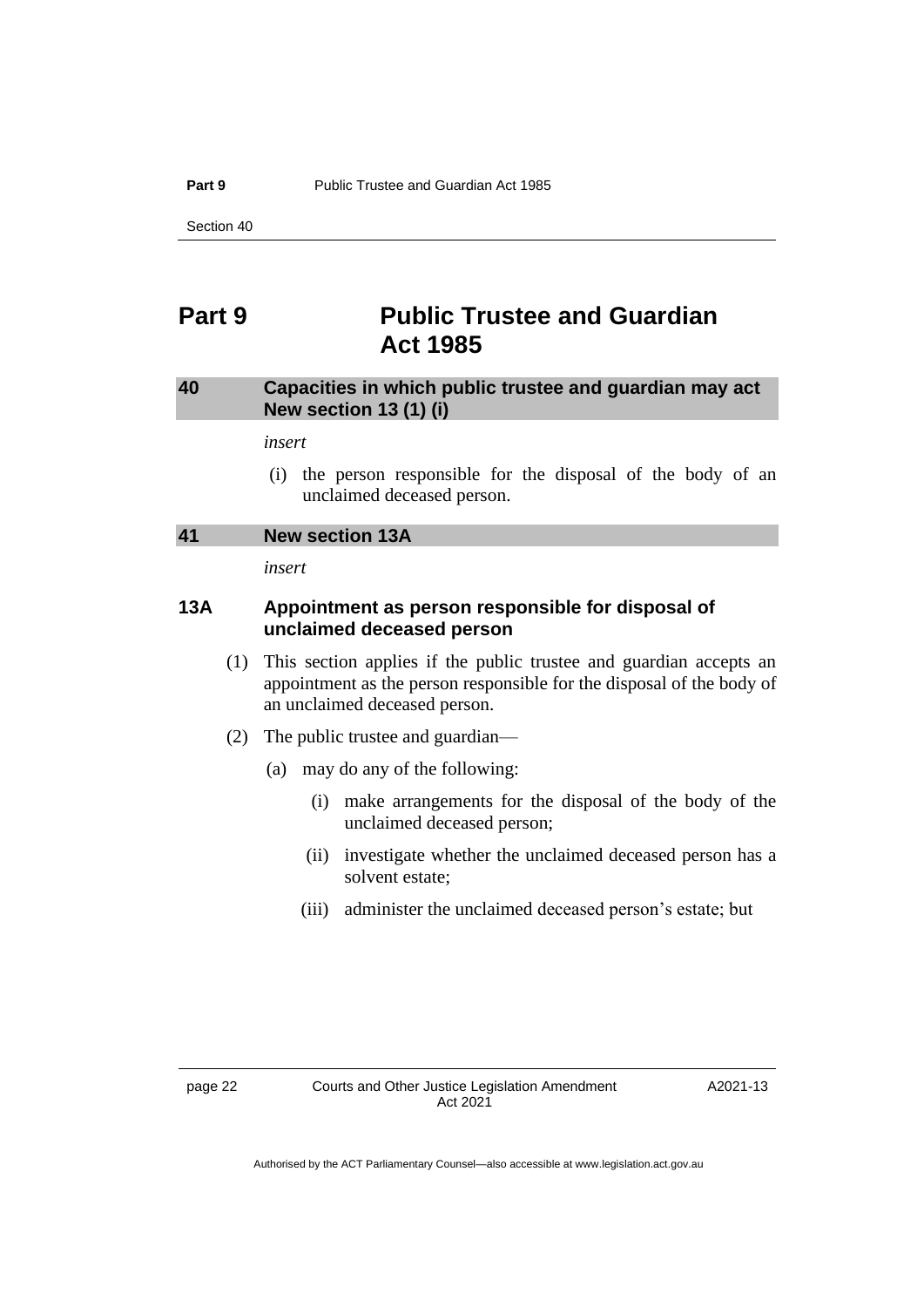- (b) is not responsible for arranging the removal of the unclaimed deceased person's body from the place where the person died.
- *Note* If a person dies, the person's estate vests in the public trustee and guardian from the time the person dies until someone is appointed as administrator of the estate or a grant of representation is made (see the [Administration Act,](http://www.legislation.act.gov.au/a/1929-18) s 38A).
- (3) The public trustee and guardian must comply with any guideline made by the Minister for this section.
- (4) A guideline is a disallowable instrument.
- (5) In this section:

*unclaimed deceased person* means a person—

- (a) whose death is registered under the *[Births, Deaths and](http://www.legislation.act.gov.au/a/1997-112)  [Marriages Registration Act 1997](http://www.legislation.act.gov.au/a/1997-112)*; and
- (b) the executor of whose estate, or whose next of kin—
	- (i) has not been be found, despite reasonable inquiries by the police; or
	- (ii) is unwilling or unable to make funeral arrangements for the person; and
- (c) whose body—
	- (i) is held at a place in the ACT; and
	- (ii) has not been claimed by anyone who has a right to claim the body under the law of another State.

A2021-13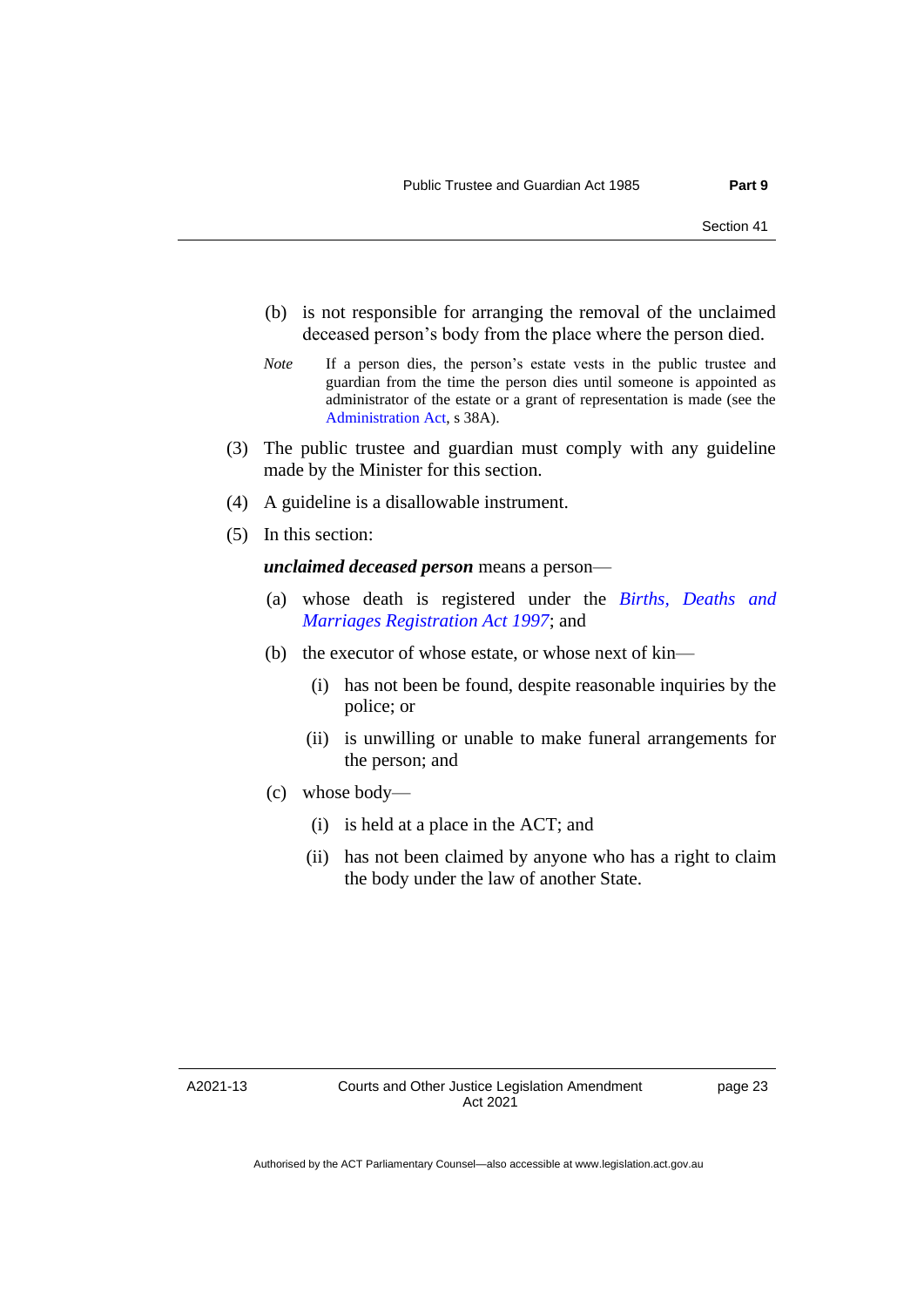Part 10 **Supreme Court Act 1933** 

Section 42

# <span id="page-27-0"></span>**Part 10 Supreme Court Act 1933**

#### <span id="page-27-1"></span>**42 Section 37V**

*substitute*

### **37V Acting judge—conditions of appointment**

An acting judge is appointed on the conditions decided by the Executive, subject to this Act and any determination under the *[Remuneration Tribunal Act 1995](http://www.legislation.act.gov.au/a/1995-55)*.

# <span id="page-27-2"></span>**43 Section 41B**

*substitute*

# **41B Master—conditions of appointment**

The master is appointed on the conditions decided by the Executive, subject to this Act and any determination under the *[Remuneration](http://www.legislation.act.gov.au/a/1995-55)  [Tribunal Act 1995](http://www.legislation.act.gov.au/a/1995-55)*.

#### <span id="page-27-3"></span>**44 Section 60A**

*substitute*

# **60A Power to complete part-heard proceedings**

- (1) This section applies if a proceeding (including a proceeding in the Full Court or the Court of Appeal) is not finally determined when a judge or associate judge (the *former judge or associate judge*) hearing the proceeding ceases to hold office.
- (2) The former judge or associate judge—
	- (a) is taken to continue to hold office for the purpose of determining the proceeding; and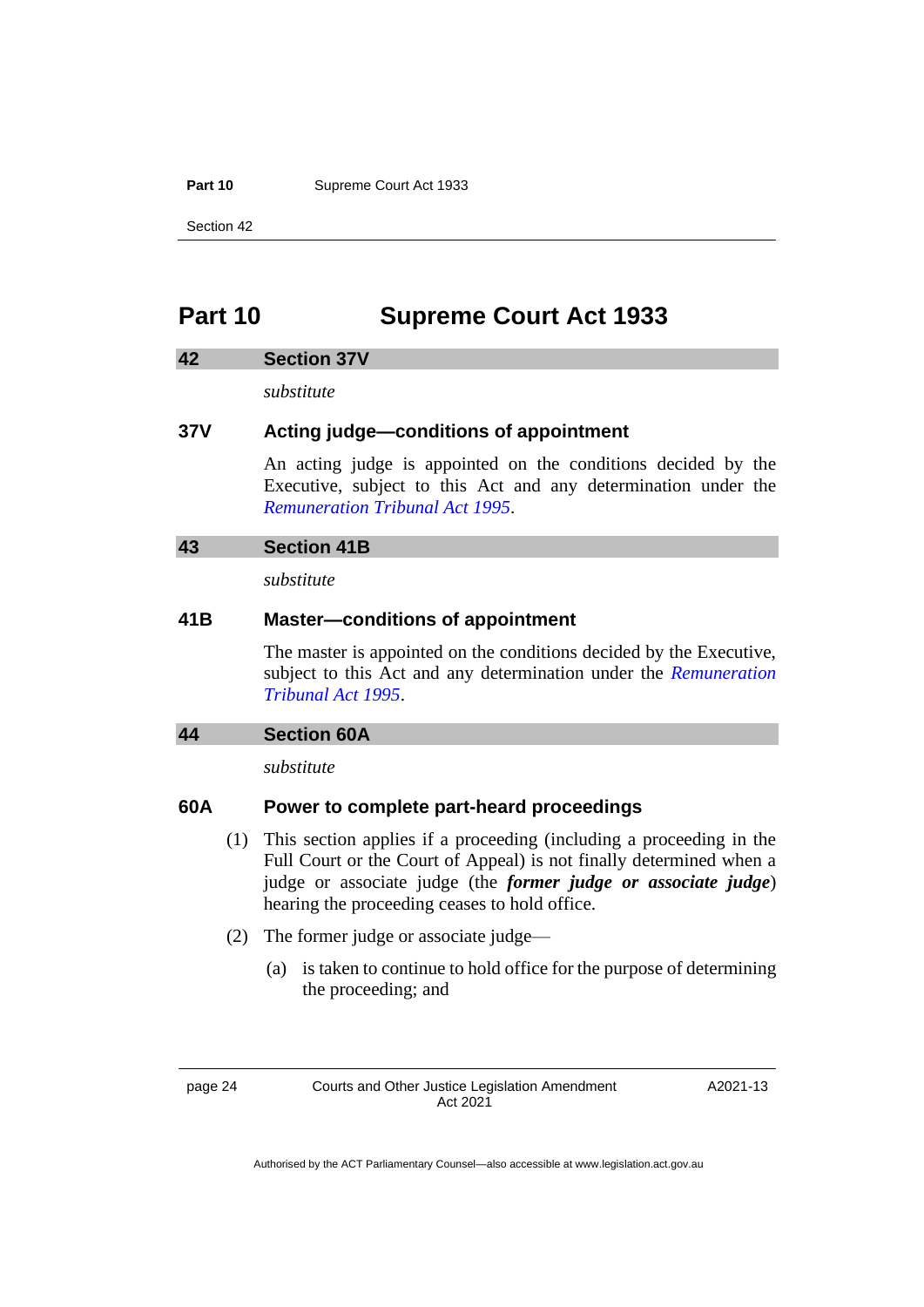- (b) may continue to exercise the court's jurisdiction for the purpose of hearing and determining the proceeding, including giving judgment, making an order or completing or otherwise continuing to deal with any matter relating to the proceeding.
- (3) However, the former judge or associate judge is not entitled to any remuneration, allowances or entitlements under this Act for holding office under this section.
- (4) This section does not apply if a judge or associate judge is removed from office.
- (5) Nothing in this section prevents a person being appointed as an acting judge.

A2021-13

Courts and Other Justice Legislation Amendment Act 2021

page 25